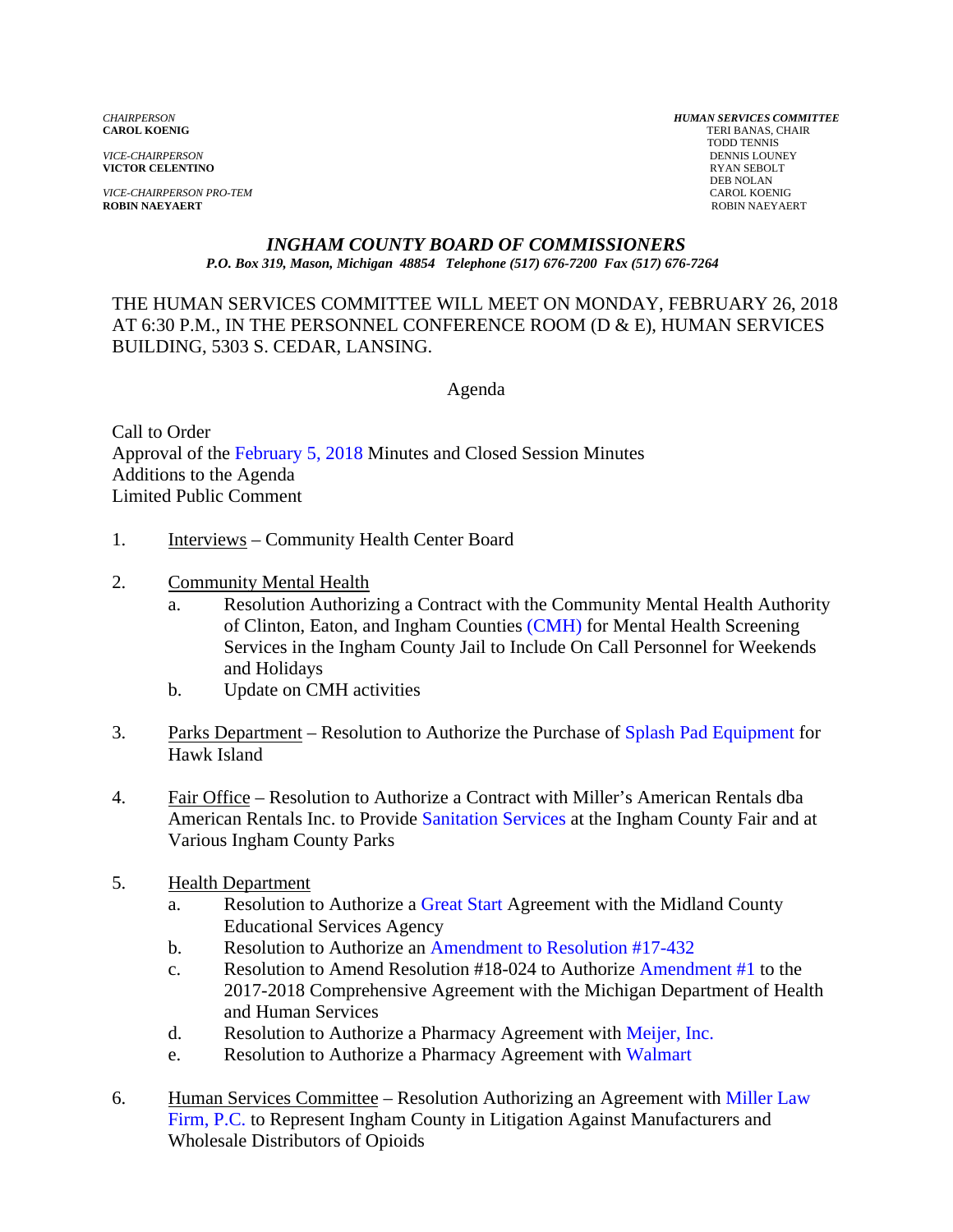Announcements Public Comment Adjournment

#### **PLEASE TURN OFF CELL PHONES OR OTHER ELECTRONIC DEVICES OR SET TO MUTE OR VIBRATE TO AVOID DISRUPTION DURING THE MEETING**

The County of Ingham will provide necessary reasonable auxiliary aids and services, such as interpreters for the hearing impaired and audio tapes of printed materials being considered at the meeting for the visually impaired, for individuals with disabilities at the meeting upon five (5) working days notice to the County of Ingham. Individuals with disabilities requiring auxiliary aids or services should contact the County of Ingham in writing or by calling the following: Ingham County Board of Commissioners, P.O. Box 319, Mason, MI 48854 Phone: (517) 676-7200. A quorum of the Board of Commissioners may be in attendance at this meeting. Meeting information is also available on line at www.ingham.org.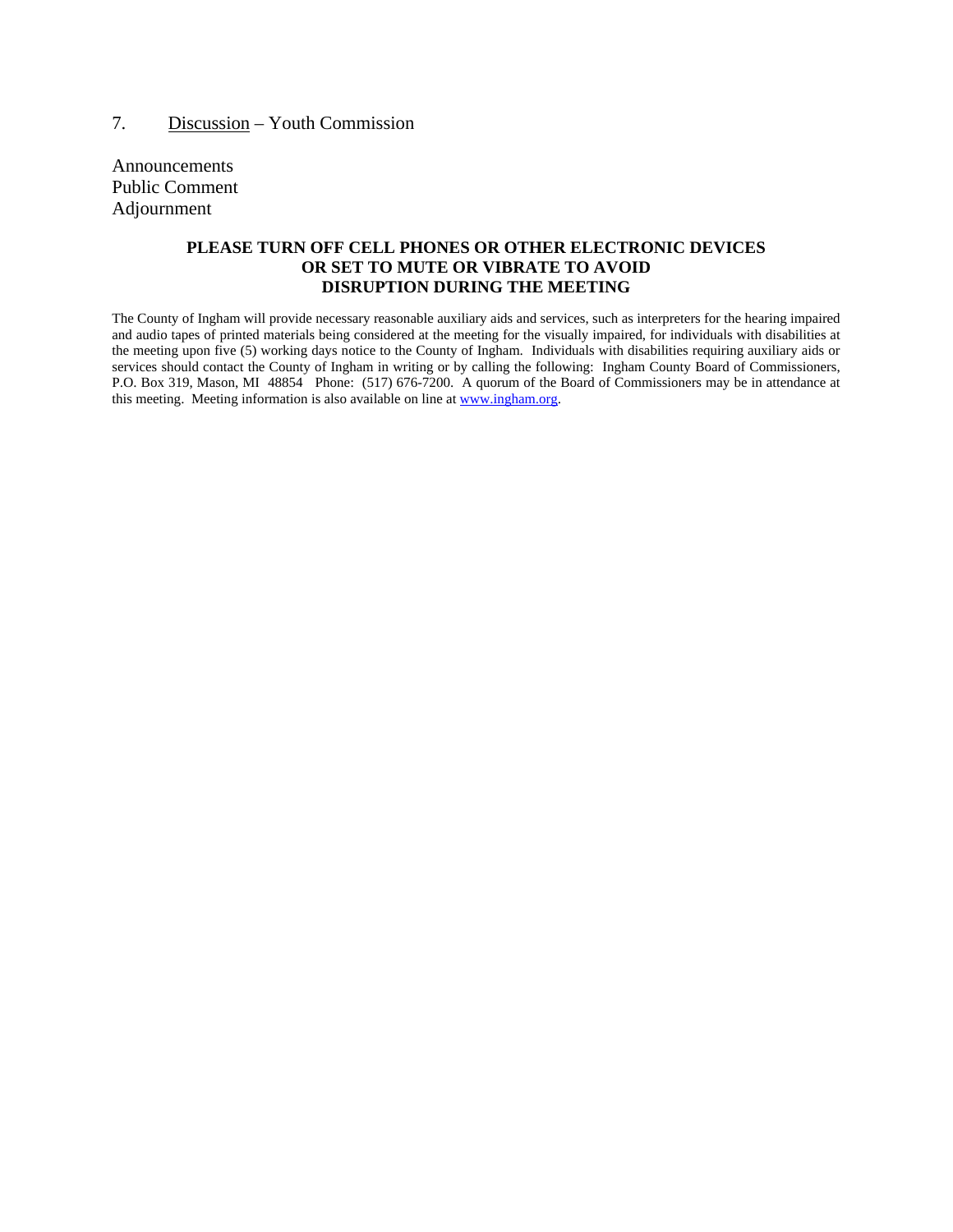#### HUMAN SERVICES COMMITTEE February 5, 2018 Draft Minutes

<span id="page-2-0"></span>

| <b>Members Present:</b> | Banas, Koenig (arrived at 6:53 p.m.), Tennis, Sebolt, and Nolan                                                                                                                                                                                            |
|-------------------------|------------------------------------------------------------------------------------------------------------------------------------------------------------------------------------------------------------------------------------------------------------|
| Members Absent:         | Naeyaert                                                                                                                                                                                                                                                   |
| <b>Others Present:</b>  | David Mittleman, Paul Novak, LuAnn Maisner, Tim Potter, Jane<br>Southwell, Younes Ishraidi, Tim Morgan, Matt Bennett, Linda Vail,<br>Sandra Dargatz, Sue Chamberlain, Amie Ostrander, Stanley Jordan, Matt<br>Nordfjord, Jared Cypher, Liz Noel and others |

The meeting was called to order by Chairperson Banas at 6:30 p.m. in Personnel Conference Room "D & E" of the Human Services Building, 5303 S. Cedar Street, Lansing, Michigan.

#### Approval of the January 22, 2018 Minutes

#### MOVED BY COMM. SEBOLT, SUPPORTED BY COMM. TENNIS, TO APPROVE THE MINUTES OF THE JANUARY 22, 2018 HUMAN SERVICES COMMITTEE MEETING.

The minutes were amended as follows:

- 2. Parks Department
	- b. Resolution to Authorize Updates to the Trails & Parks Millage Program Coordinator Job Description

#### MOVED BY COMM. TENNIS, SUPPORTED BY COMM. **SEBOLT** TENNIS, TO APPROVE THE RESOLUTION.

Melissa Buzzard, Trails and Parks Millage Coordinator, stated it **the position** would initially be doing the **community** outreach, and a plan would be formulated for a transition to delegate those duties and other duties as assigned.

Commissioner Grebner **Nolan** stated she was impressed with the layers of the plan, right down to colorblindness colors. She further stated that the presenters were professionals that really dove deep, and she looked forward to the QR Code because she thought the County could get good feedback if there was personnel to monitor and respond to it in a timely fashion.

Chairperson Banas stated that the presentation tonight was more about information that would be presented on signs and how it would look, and the next step would be more detail**ed.**

These were considered friendly amendments.

THE MOTION CARRIED UNANIMOUSLY. Absent: Commissioners Koenig and Naeyaert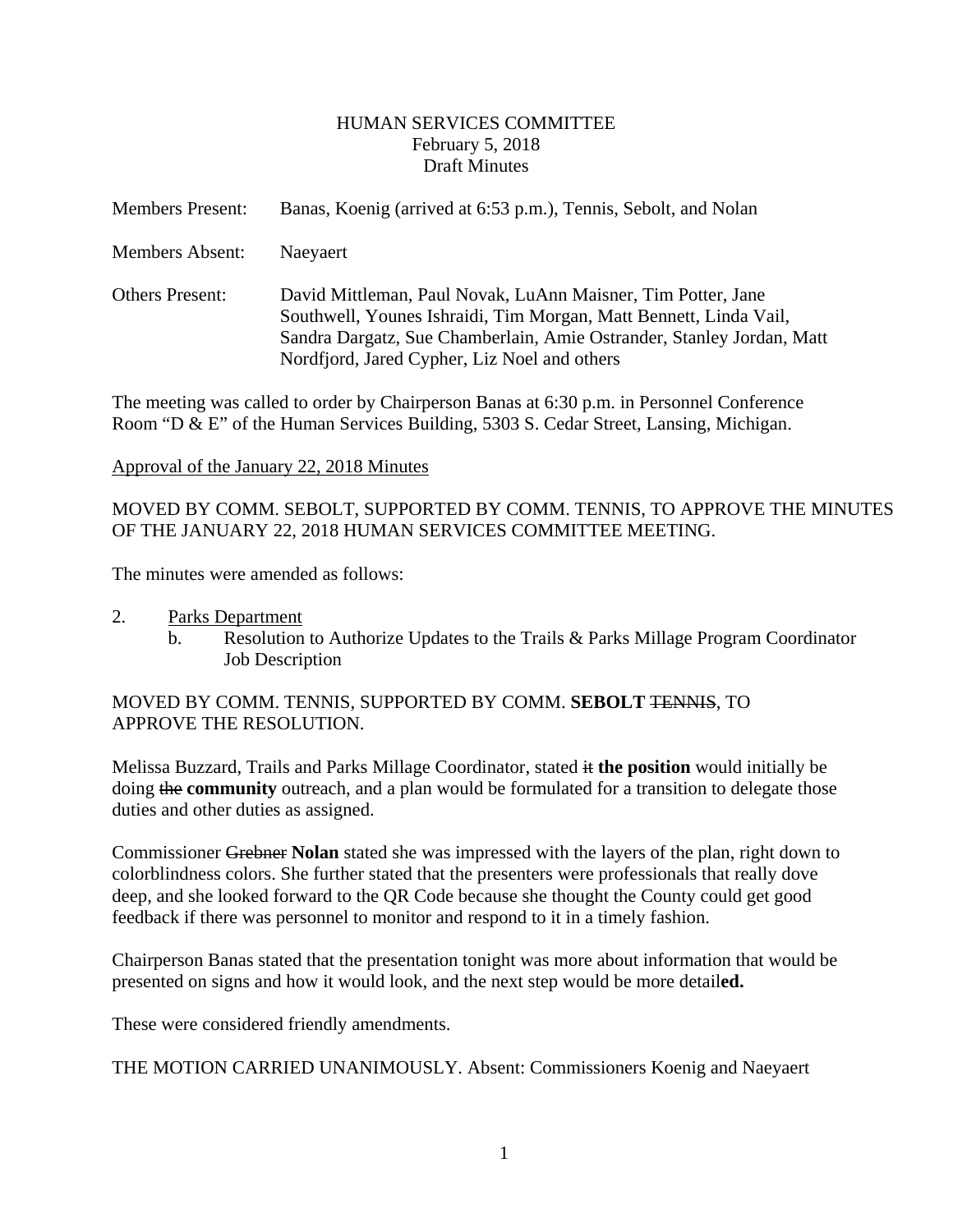### Additions to the Agenda –

None.

Supporting Material –

# 1. Health Services Millage – Future of the Health Services Millage (*Discussion*)

## Limited Public Comment

David Mittleman, Church & Wyble, P.C. Trial Lawyer, addressed the Committee about Agenda Item No. 8. He stated that he, Mark Bernstein and Paul Novak had presented to the Committee regarding opioid litigation previously.

Mr. Mittleman stated he understood that Commissioners could not do everything on their own and relied on the advice of staff, but he did not want them to be pennywise and a pound foolish in regards to who they chose to represent the County in the opioid litigation. He further stated his firm would be representing about two dozen municipalities in Michigan and intended to represent about 30, whereas The Miller Law Firm only represented about four.

Mr. Mittleman stated when looking at the global costs of litigation, it would be much better for the County to spread those costs included if there was a recovery with thirty municipalities as opposed to five. He further stated by going with a firm that did not represent as many municipalities, the County could lose more in litigation costs than they could possibly gain by 5%.

Mr. Mittleman stated that his firm would be representing the City of Lansing and City of East Lansing, and he knew Clinton and Eaton Counties were also interested and were waiting on Ingham County's decision. He further stated that he had been a resident of Ingham County for 31 years and would be available locally to attend to Commissioners, and he asked if anyone from The Miller Law Firm had come to present anything to the Committee.

Mr. Mittleman stated he had asked his firm if they could match the contingency number quoted by The Miller Law Firm, but since they already had contracts with many municipalities in Michigan, it would not be fair in terms of the percentage. He further stated he had even asked if he could use his personal percentage of the cost, and he could not.

Mr. Mittleman stated his colleague would address some of the concerns regarding cost. He further stated in Michigan, the client always had the ultimate responsibility for costs, but he had never pursued a client for those costs in the event that there was no recovery.

Paul Novak, Weitz & Luxenberg Managing Attorney, addressed the Committee regarding Agenda Item No. 8. He stated that he thought The Miller Law Firm was a fine firm and they were co-counsel on litigation involving Wolverine.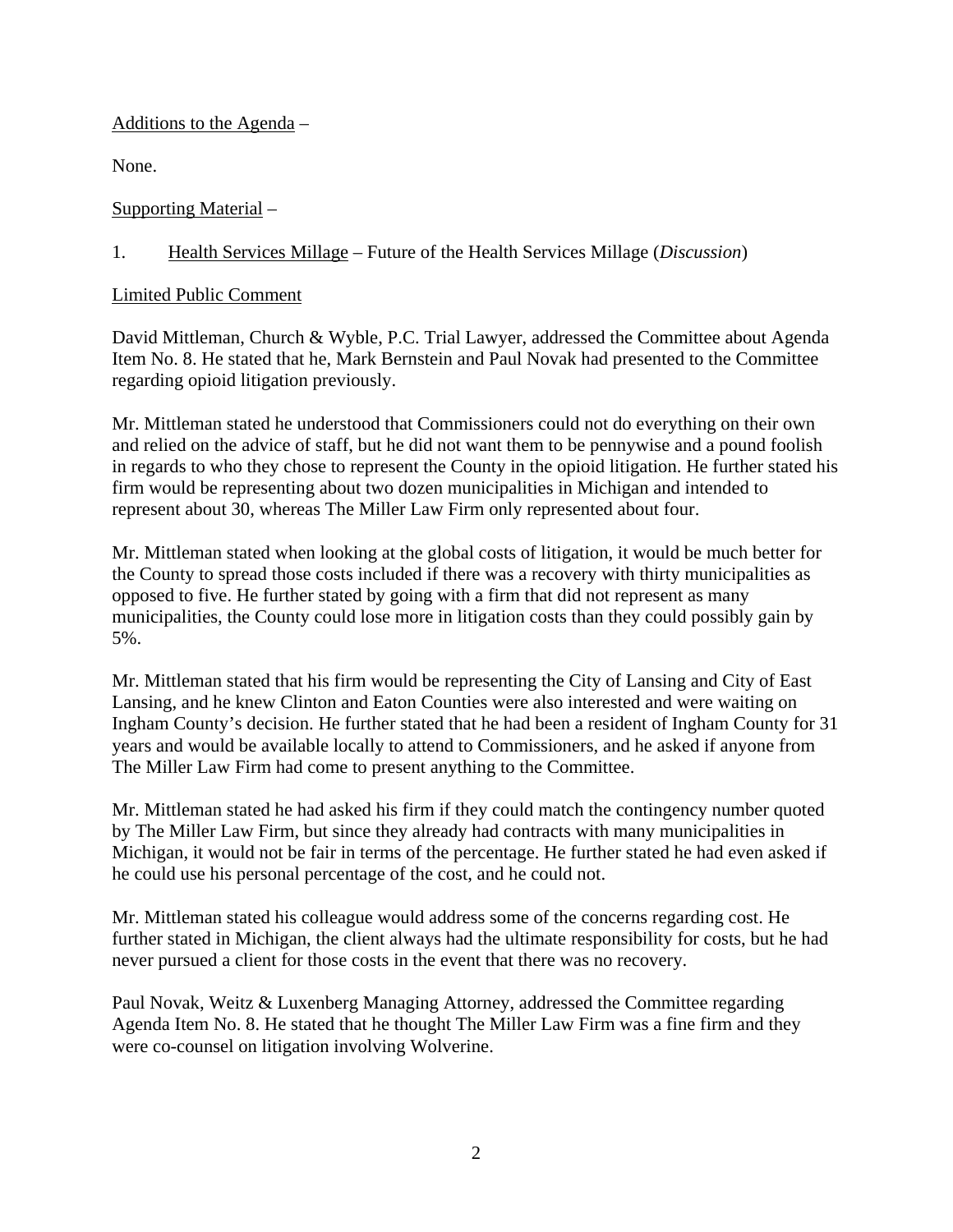Mr. Novak stated there was only one law firm that had an office in Michigan that had been selected by the Opioid Multidistrict Litigation Court in Cleveland, Ohio to be a participant in the Plaintiffs' Executive Committee, and that was Weitz & Luxenberg. He further stated there was typically a leadership structure in the federal cases that could help direct the litigation.

Mr. Novak stated Weitz & Luxenberg had already been retained by Grand Rapids, Detroit, Macomb County, Genesee County, and Saginaw County, and provided a full list of all of the municipalities that had retained his firm. He further stated if the County was looking at sharing litigation expenses, there would be some economies of scale in terms of sharing expenses, meaning the amount of expenses would likely be less if shared by more municipalities.

Mr. Novak stated he thought there were some benefits to coordination of litigation with the City of Lansing, as there would be some issues where the factual nexus of liability related to the various manufacturers, distributors and retailers would be identical between the two entities. He further stated that there had been some criminal prosecutions of pill mills in this community over the past few years, and those issues might be a common factual core for the entities' litigations.

Mr. Novak stated it was not the practice of Weitz & Luxenberg to go after a client in litigation for expenses in the event it was unsuccessful. He further stated that Michigan Court Rules and Michigan Rules of Professional Ethics required any attorney to indicate that it was ultimately the client's responsibility for expenses, but it had not been their practice to seek reimbursement of expenses they anticipated advancing in this litigation in the event that the litigation was unsuccessful.

LuAnn Maisner, Meridian Township Parks & Recreation Director, addressed the Committee about Agenda Item No. 4b and distributed materials outlining the project in question. She stated that the Park Commission had voted not to recommend the boardwalk project along Okemos Road that Meridian Township had submitted for Trails and Parks Millage funding with a 10% local match of funds.

Ms. Maisner stated that the boardwalk would connect the MSU Trail to the Lake Lansing Trail in Phase 2 of the project and would connect to existing Meridian Township pathways. She further stated that the gap was a major safety issue in the community, and this section was already engineered and ready to go for construction.

Ms. Maisner stated this would be a highly visible and meaningful project in terms of the County's goal of connectivity between trails. She further stated that Phase 2 of the project would then connect to the Lake Lansing Trail.

Ms. Maisner stated one question from the Park Commission had been why Meridian Township had only provided a 10% local match for the project. She further stated when Meridian Township had looked at the scoring criteria, 10% to 49% local match received the same amount of points, and they have since gone back and identified that Meridian Township could increase their funding to 25% local match.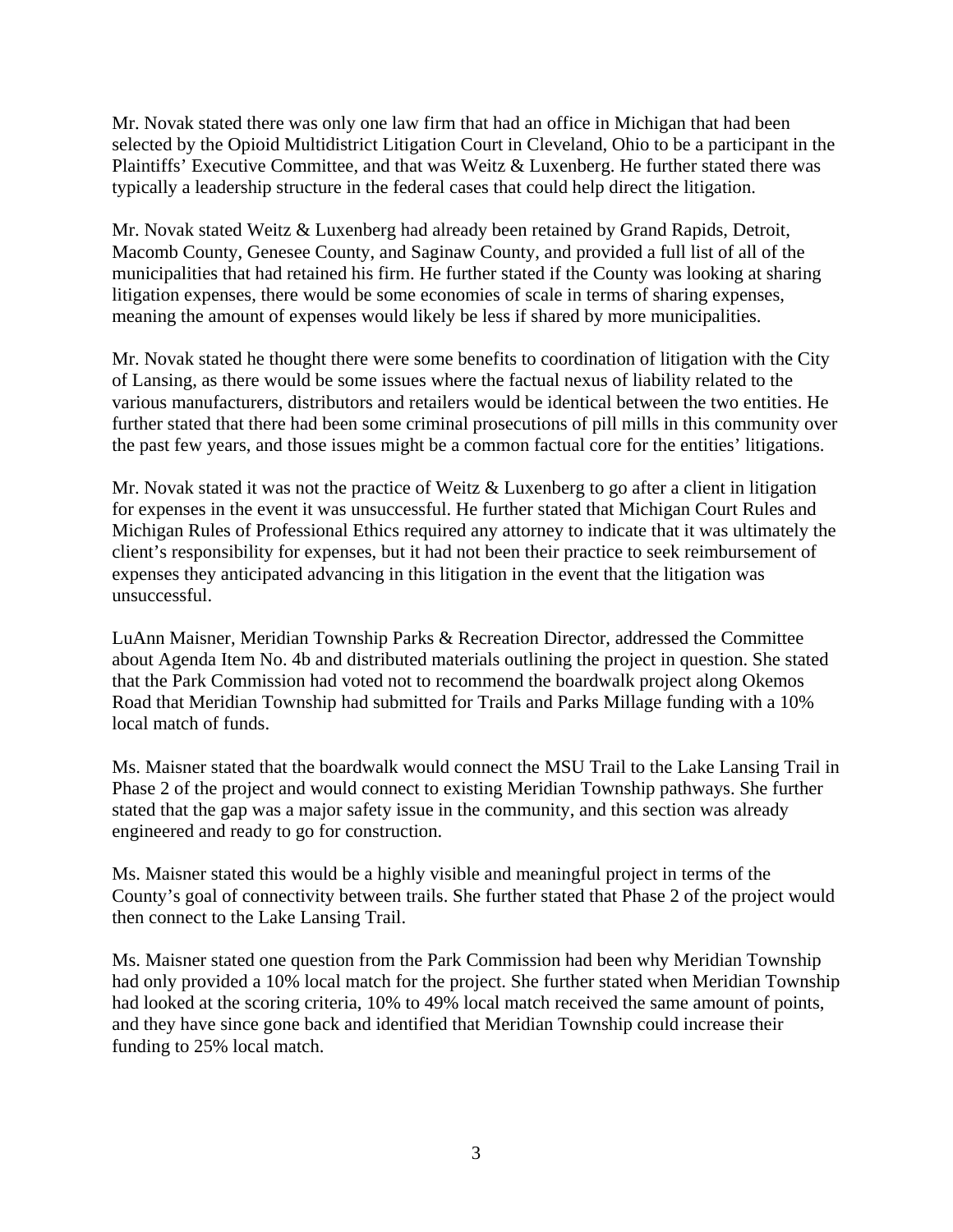Ms. Maisner stated if Meridian Township provided 25% local match for the project, it would decrease the County's portion from \$1.3 million to \$975,000. She further stated Meridian Township had received tons of public support for the boardwalk project and she requested that it be added to the recommended list.

Tim Potter, Meridian Township resident, addressed the Committee regarding Agenda Item No. 4b. He stated that one of the pedestrian fatalities in the town had occurred at this area in 2004, and it was a dangerous area.

Mr. Potter stated that annual flooding also often caused the roadway to be closed. He further stated the boardwalk width was required to be 14 feet to meet State guidelines, but Meridian Township already had boardwalks that were 7 feet in width and had the materials to maintain that size boardwalk, if Meridian Township was able to get an exemption from the standards to reduce the size.

Younes Ishraidi, Meridian Township Planning Department, addressed the Committee regarding Agenda Item No. 4b. He stated that local match could be increased to \$325,000.

Mr. Ishraidi stated that area was currently a gap in the trail system that did not allow people to walk in a safe way. He further stated that the bridge on Okemos Road was a choke point and it flooded frequently.

Mr. Ishraidi stated the boardwalk would be designed with flooding in mind, and it would create a safe environment for non-motorized travelers. He further stated he felt this project was worthy of the County's Trails and Parks Millage funding.

Jane Southwell, Call Center Supervisor and MNA Representative, stated she was concerned about patient safety. She further stated that she knew of one nurse who had many doctors assigned to her triage line, and she was told to go home after eight hours of work when there were still calls that had gone unanswered.

Ms. Southwell stated that she noticed the Community Health Center had hired a nurse at Birch Health Center after not hiring nurses for a long time. She further stated that calls she received at the call center were patients whose calls had not been answered two or three times, which was concerning to her.

Ms. Southwell stated that the Medical Assistants' certifications had taken place and there had been some work on that, but Registered Nurses were still the ones that were taken out of work to check the Medical Assistant's work and the Registered Nurses had not received a \$1,000 bonus like the Medical Assistants had.

Commissioner Koenig arrived at 6:53 p.m.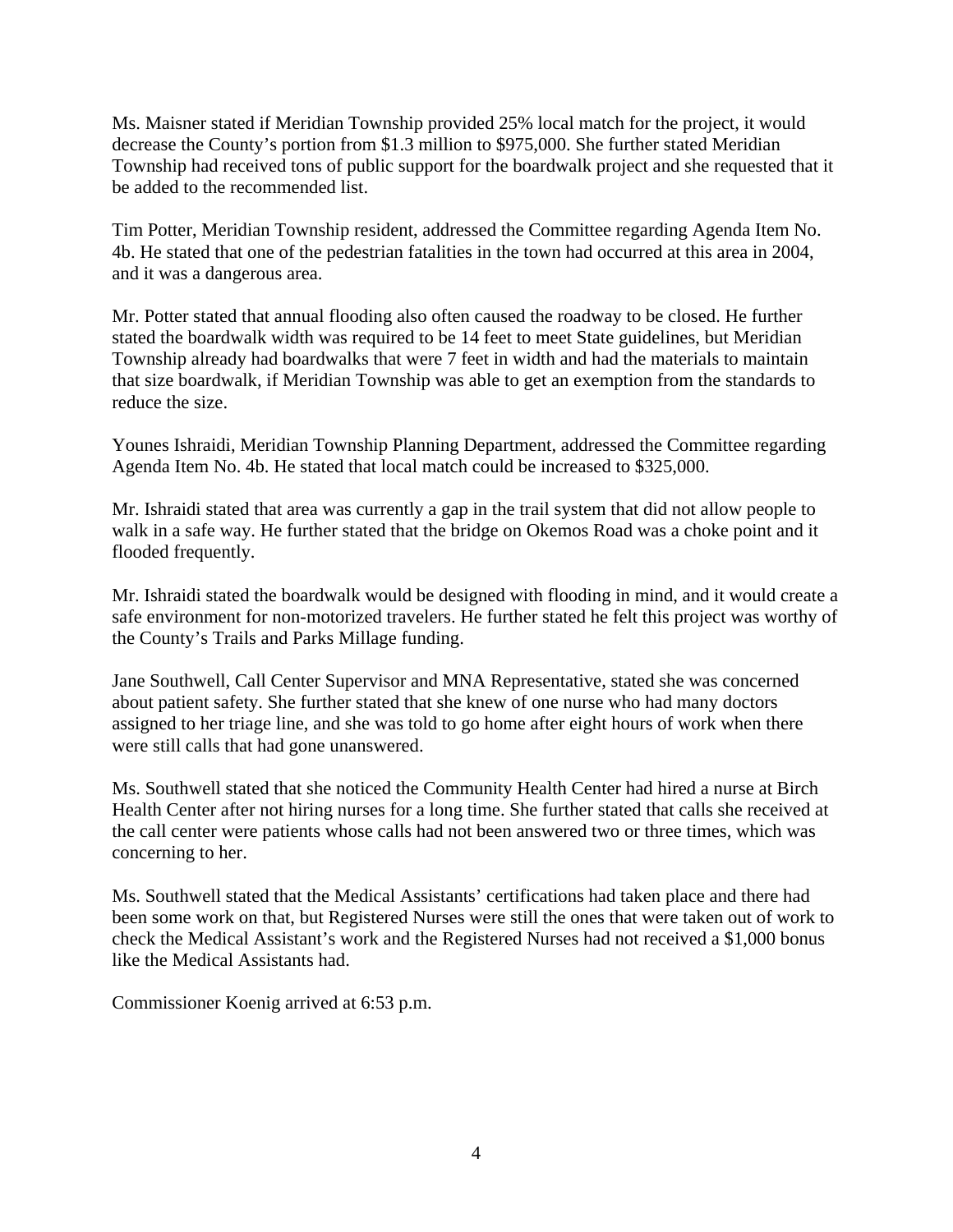### MOVED BY COMM. TENNIS, SUPPORTED BY COMM. NOLAN, TO APPROVE A CONSENT AGENDA CONSISTING OF THE FOLLOWING ACTION ITEMS:

- 2. Big Brothers Big Sisters Resolution to Authorize a Contract with Big Brothers Big Sisters Michigan Capital Region to Provide Administrative Oversight and Programming Leadership to the Capital Area Mentoring Partnership Program for 2018
- 3. Community Mental Health Resolution to Authorize a Contract with the Community Mental Health Authority of Clinton, Eaton, and Ingham Counties (CMH) for Health Services Millage Eligible Services
- 4. Parks Department a. Resolution Clarifying Design Standards for Trails and Parks Millage Projects
- 5. Ingham County Fair
	- a. Resolution Directing the Fair Board to Develop a Plan to Reach Out to Urban Areas to Participate in the 2018 Ingham County Fair
- 6. Health Department
	- a. Resolution to Amend Resolution #17-356
	- b. Resolution to Authorize Contract with Institute for Cultural Affairs to Carry Out Leadership Development Training
	- c. Resolution to Amend Resolution #17-265
- 7. Facilities Resolution to Authorize Structural Renovations at the Human Services Building

THE MOTION CARRIED UNANIMOUSLY. Absent: Commissioner Naeyaert

### THE MOTION TO APPROVE THE ITEMS ON THE CONSENT AGENDA CARRIED UNANIMOUSLY. Absent: Commissioner Naeyaert

- 4. Parks Department
	- b. Resolution to Authorize Contracts for Trails and Parks Millage Applications

# MOVED BY COMM. TENNIS, SUPPORTED BY COMM. KOENIG, TO APPROVE THE RESOLUTION.

Commissioner Tennis addressed the Committee in regards to the testimony heard during Limited Public Comment regarding the application for a boardwalk Meridian Township had submitted for millage funding. He asked if the County had funds available in the millage fund balance to grant the request, without reducing allocations to other recommendations, and why it did not make it in the initial recommendations.

Jared Cypher, Deputy Controller, explained the handout of funds available for the Trails and Parks Millage, and stated there were unallocated funds that could be used for this purpose.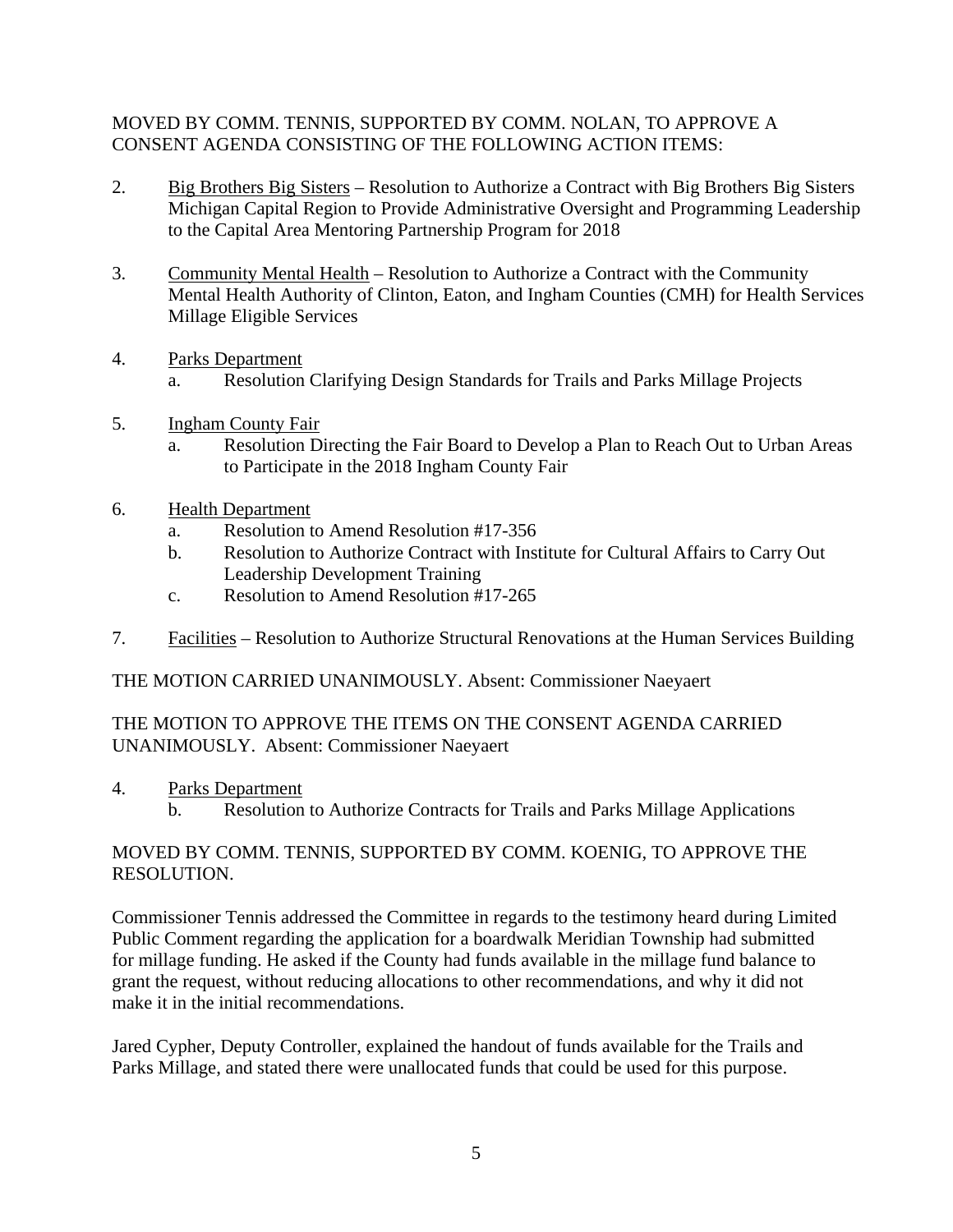Chairperson Banas stated that the application process for the Trails and Parks Millage funding this year had been different, in that it had allocated funds for multiple years of projects, not just one year. She further stated the Park Commission had worked hard on the application process and had had a five hour meeting to review eighteen applications, and the Meridian Township's boardwalk project had been split 5-5.

Tim Morgan, Parks Director, stated the County's staff had prepared everything for the Park Commission meeting. He referred to the Park Commission minutes from the December 2017 meeting in which the vote took place.

Discussion.

Mr. Morgan introduced Matt Bennett, Park Commission Chairperson, to the Committee.

Mr. Bennett stated that one of the issues with Meridian Township's application was that they had only offered a 10% local match to the Trails and Parks Millage funds. He further stated Meridian Township had also offered to increase their local match amount at the Park Commission meeting, but the Park Commission's policy was that municipalities could not change their local match amount after the application had been submitted.

Mr. Bennett stated another issue with Meridian Township's boardwalk project application was that there was a concern that the boardwalk did not connect to the potential MSU Trail or any other trail outside of Meridian Township's own trail and park system. He further stated that it had seemed to the Park Commission that Meridian Township was trying to use County money to make a connection within their trail system that they should be making themselves.

Commissioner Nolan asked for clarification about the Park Commission's process for reviewing applications. She asked if 10% local match and 49% local match received the same amount of points in the evaluation of an application.

Mr. Morgan stated the point system had been approved by the Board of Commissioners.

Commissioner Nolan stated she thought that the application scoring system needed to change, as it was not working. She asked what the motivation was for anyone to provide half of the funding from local match if it was the same amount of points for 10% local match.

Commissioner Nolan stated she would like to see the application process be discussed at a later Committee meeting, as it was never the intention of the original Committee. She further stated she would like to see the unallocated Trails and Parks Millage funds be spent down to fund Meridian Township's project.

Chairperson Banas stated she understood the Park Commission's concerns regarding the change to local match amounts during the application review process. She further stated she would be interested in allowing those unsuccessful in the last round to re-submit their applications by March 15 for reconsideration.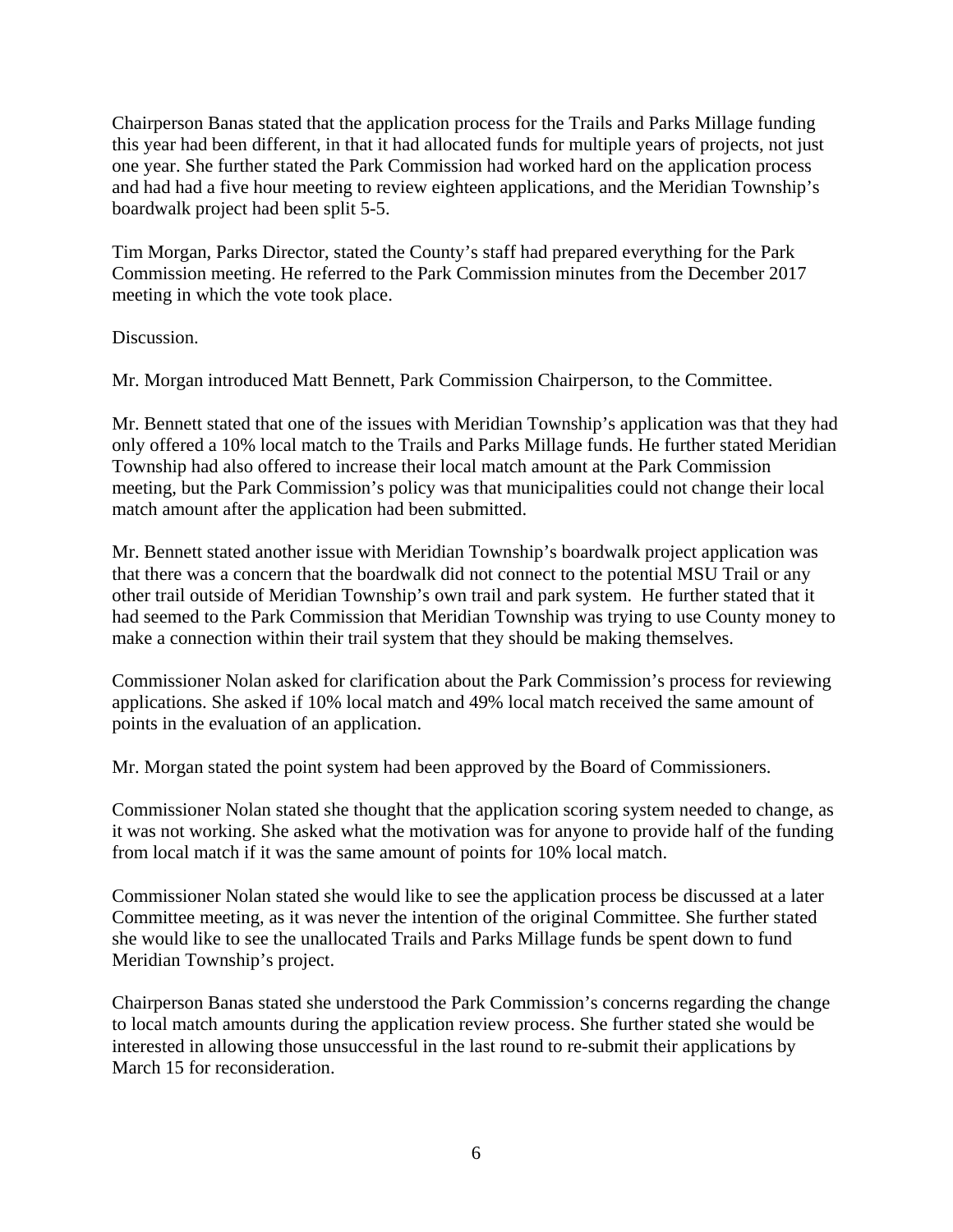Commissioner Nolan stated she disagreed, as she would like to see the policy change, though she was not interested in seeing that policy change done tonight. She further stated that as Commissioners, they had the prerogative to include projects they wanted to be funded.

Commissioner Nolan stated ultimately, the Board of Commissioners decided which projects were approved, and they rarely messed with the Park Commission's recommendations. She further stated she recommended that the County use the unallocated fund balance and spend down the amount on those projects.

### Discussion.

Chairperson Banas stated she commended the Park Commission for their work on the applications, but as with any new program, they should make some adjustments as they went along.

Commissioner Sebolt pointed out that Delhi Charter Township had a higher scoring application during the Park Commission review, so if Delhi Charter Township also re-submitted their application, they could possibly be awarded the funding in the second round.

Chairperson Banas stated the ultimate goal of the Trails and Parks Millage was to connect trails with other trails. She further stated that Delhi Charter Township did not provide any local match funding for their project.

Discussion.

Chairperson Banas stated that local match provided buy-in from local communities and stretched the Trails and Parks Millage dollars.

### MOVED BY COMM. NOLAN, SUPPORTED BY COMM. TENNIS, TO APPROVE MERIDIAN TOWNSHIP'S BOARDWALK PROJECT.

Commissioner Nolan stated she would like to see the boardwalk reduced from 14 feet to 8 feet in size.

Mr. Morgan read from the Trails and Parks Millage application, in which it explains that any exception to design standards would be reviewed by the County on a case-by-case basis. He stated Paul Pratt had worked on Agenda Item 4a, which would allow the standards to be more flexible.

Commissioner Nolan withdrew her motion to amend the resolution to include Meridian Township's project in the resolution.

Discussion.

THE MOTION TO APPROVE THE RESOLUTION AS PRESENTED CARRIED UNANIMOUSLY. Absent: Commissioner Naeyaert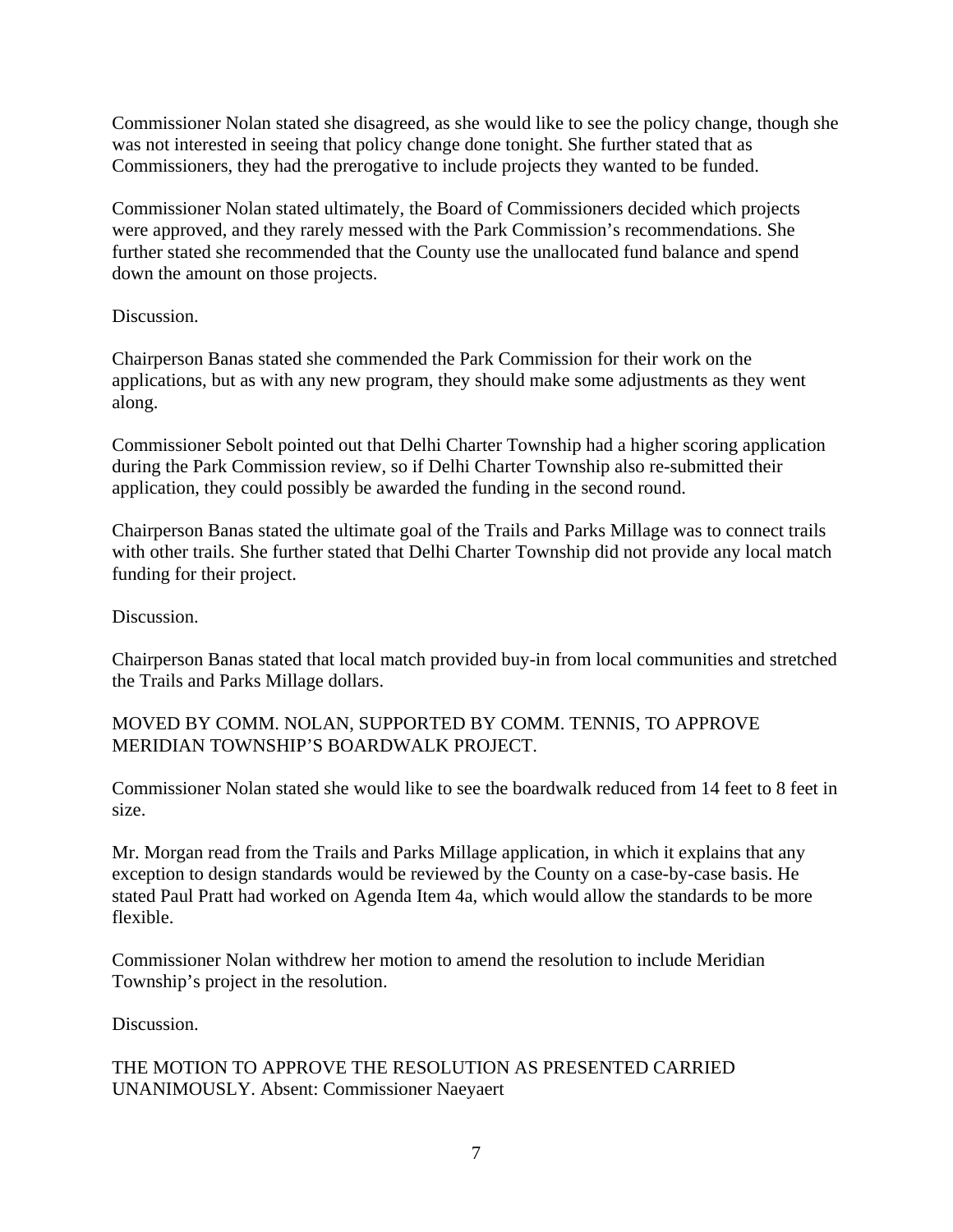Mr. Morgan thanked the Committee for moving the resolution forward as-is, as there were many municipalities who were relying on April 1 deadlines for their projects. He further asked if the applications would go back to the Park Commission.

Mr. Cypher stated the resolution as it was written would come back to the Board of Commissioners.

Discussion.

Chairperson Banas explained the reasoning for the scoring of applications for local match amounts.

Mr. Bennett stated the intent was to reward people for at least a 50% local match and that was why 10% to 49% local match was awarded one low point amount and everything above 50% local match received more points.

Mr. Morgan stated the scoring of the applications had been discussed previously, and he thought it needed to be reevaluated.

Commissioner Nolan stated she hoped that Mr. Morgan would contact all municipalities that had unsuccessful applications in this round, to allow them to reapply by the March 15, 2018 deadline.

Mr. Morgan asked if he should wait until the resolution was approved by the full Board of Commissioners.

Chairperson Banas stated she thought they could be courteous and let the municipalities know as soon as possible.

#### 6. Health Department

d. Resolution to Authorize Conversion of Nurse Assessor Position

#### MOVED BY COMM. TENNIS, SUPPORTED BY COMM. KOENIG, TO APPROVE THE RESOLUTION.

Commissioner Tennis asked for clarification on where the additional cost for the position change from Registered urse to Nurse Practitioner would be covered from.

Linda Vail, County Health Officer, stated most of the cost of the position would be covered by billable revenue, and then Family Court allocated the Health Department \$62,520. She further stated the change in the Registered Nurse position to a Nurse Practitioner position was the cause for the change in salary.

Ms. Vail stated that change in position would allow the Youth Center to have a health care provider, as well as a Nurse Practitioner that could work in the STI Clinic for billable revenue. She further stated that the budget adjustment issue was if the Health Department should fall short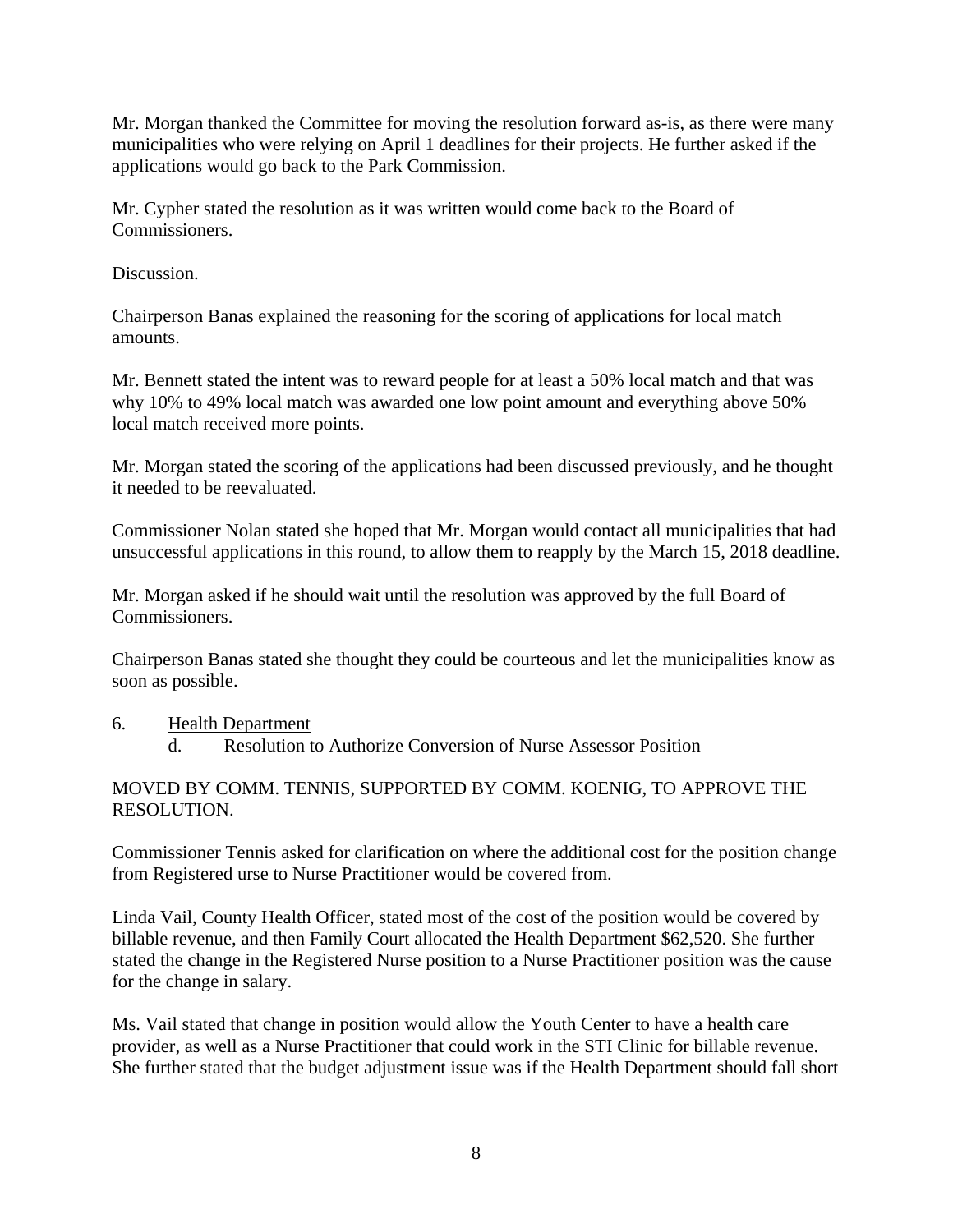of revenue projections for the STI Clinic, the Health Department would do a budget adjustment of its own budget.

Commissioner Tennis asked if this position change was because the division needed a Nurse Practitioner there anyway, and this was a way to do it in which Medicaid would pay for it.

Ms. Vail stated the Health Department did not need to have a Nurse Practitioner there, but she thought it would be beneficial, especially with the Youth Center there. She further stated she recalled the change from Nurse Practitioner to Nurse Assessor had been made a few years ago.

Discussion.

THE MOTION CARRIED UNANIMOUSLY. Absent Commissioner Naeyaert

8. Human Services Committee – Resolution Authorizing an Agreement with Miller Law Firm, P.C. to Represent Ingham County in Litigation Against Manufacturers and Wholesale Distributors of Opioids

### MOVED BY COMM. TENNIS, SUPPORTED BY COMM. NOLAN, TO APPROVE THE RESOLUTION

Commissioner Tennis stated he had a lot of respect for the staff in the work they did to prepare the bids from the firms. He further stated he thought it was important for the County to have representation from a firm that was already on the Plaintiffs' Executive Committee, and he would prefer the County to retain Weitz & Luxenberg for the litigation.

Commissioner Nolan stated she supported hiring Weitz & Luxenberg for the County's representation in the litigation. She further stated the situation reminded her of the decision on the Law & Courts Committee to go with the cheaper Motorola radios, and now they were paying more in making up for their shortfalls.

Commissioner Nolan stated she did not want the County to choose a firm to represent it based on a lower contingency fee, because that firm was not on the Plaintiff's Executive Committee and was not at the heart of the issue and did not have the list of clients that Weitz & Luxenberg did.

Commissioner Koenig asked if the County Attorneys had looked into the matter. She stated this was massive litigation going on across the country with dozens of entities involved, and she would defer to legal counsel on the matter. She asked why Weitz & Luxenberg did not match the 25% contingency fee.

Commissioner Sebolt stated Weitz & Luxenberg had already gone at the 30% rate with all of their other clients in the litigation.

Commissioner Koenig stated the County would be a different client, with the ability to draw a different contract.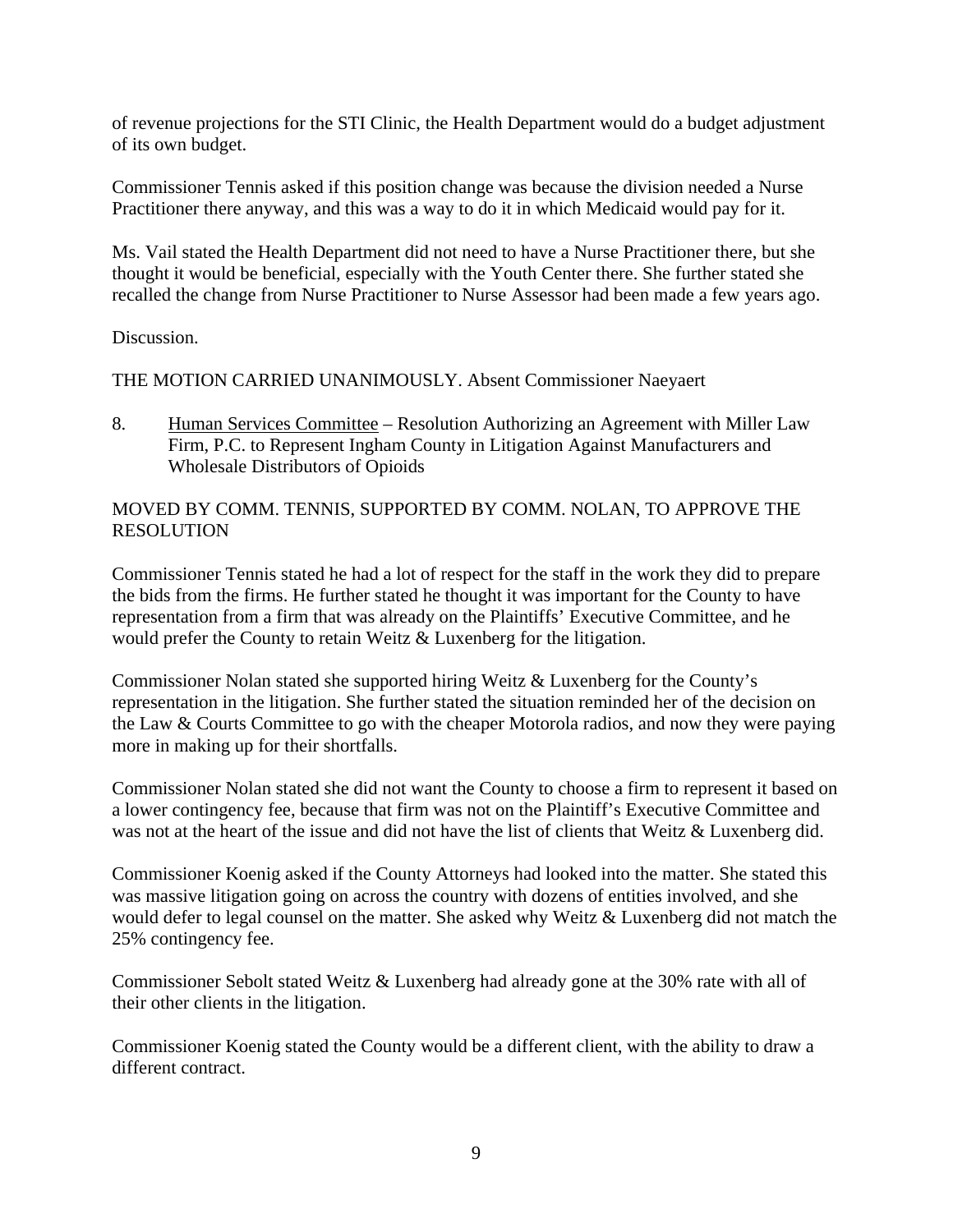Commissioner Sebolt stated he thought there was a benefit to being represented by the same law firm as the City of Lansing.

Chairperson Banas asked the staff why it had recommended going with The Miller Law Firm as opposed to Weitz & Luxenberg.

Mr. Cypher stated the decision was an issue of economics, where both firms had bid on a contingency basis, and one firm bid at a 25% contingency rate and the other bid at a 30% contingency rate. He further stated the staff had thought that based on the size of the award from litigation, the 5% difference in contingency fees could be significant.

Matt Nordfjord, County Attorney, stated he had an attorney-client privileged opinion that he would like to share with the Committee. He asked the Committee to consider going into Closed Session to discuss the attorney-client privileged information, as he was also one of three people on the panel that reviewed the applications.

MOVED BY COMM. KOENIG, SUPPORTED BY COMM. NOLAN, TO ENTER INTO CLOSED SESSION AT APPROXIMATELY 7:28 P.M. FOR THE PURPOSE OF DISCUSSING ATTORNEY-CLIENT PRIVILEGE.

THE MOTION CARRIED BY A UNANIMOUS ROLL CALL VOTE. Absent: Commissioner Naeyaert

MOVED BY COMM. TENNIS, SUPPORTED BY COMM. NOLAN, TO RETURN TO OPEN SESSION AT APPROXIMATELY 7:39 P.M.

THE MOTION CARRIED UNANIMOUSLY. Absent: Commissioner Naeyaert

Discussion.

### MOVED BY COMM. TENNIS, SUPPORTED BY COMM. NOLAN, TO TABLE THE RESOLUTION UNTIL THE NEXT HUMAN SERVICES MEETING.

THE MOTION TO TABLE THE RESOLUTION CARRIED UNANIMOUSLY. Absent: Commissioner Naeyaert

1. Health Services Millage – Future of the Health Services Millage (*Discussion*)

Chairperson Banas explained the reason for including a discussion about the Health Services Millage on the Committee's agenda. She stated the renewal of the millage would be up for reconsideration in 2019, and she was aware that the current language was not sufficient.

Chairperson Banas stated the Committee could explore ideas like helping to keep senior citizens in their homes, mental health treatment, and addressing homelessness as they reconsidered the millage's future scope. She further stated the current Health Services Millage was .52 mills, but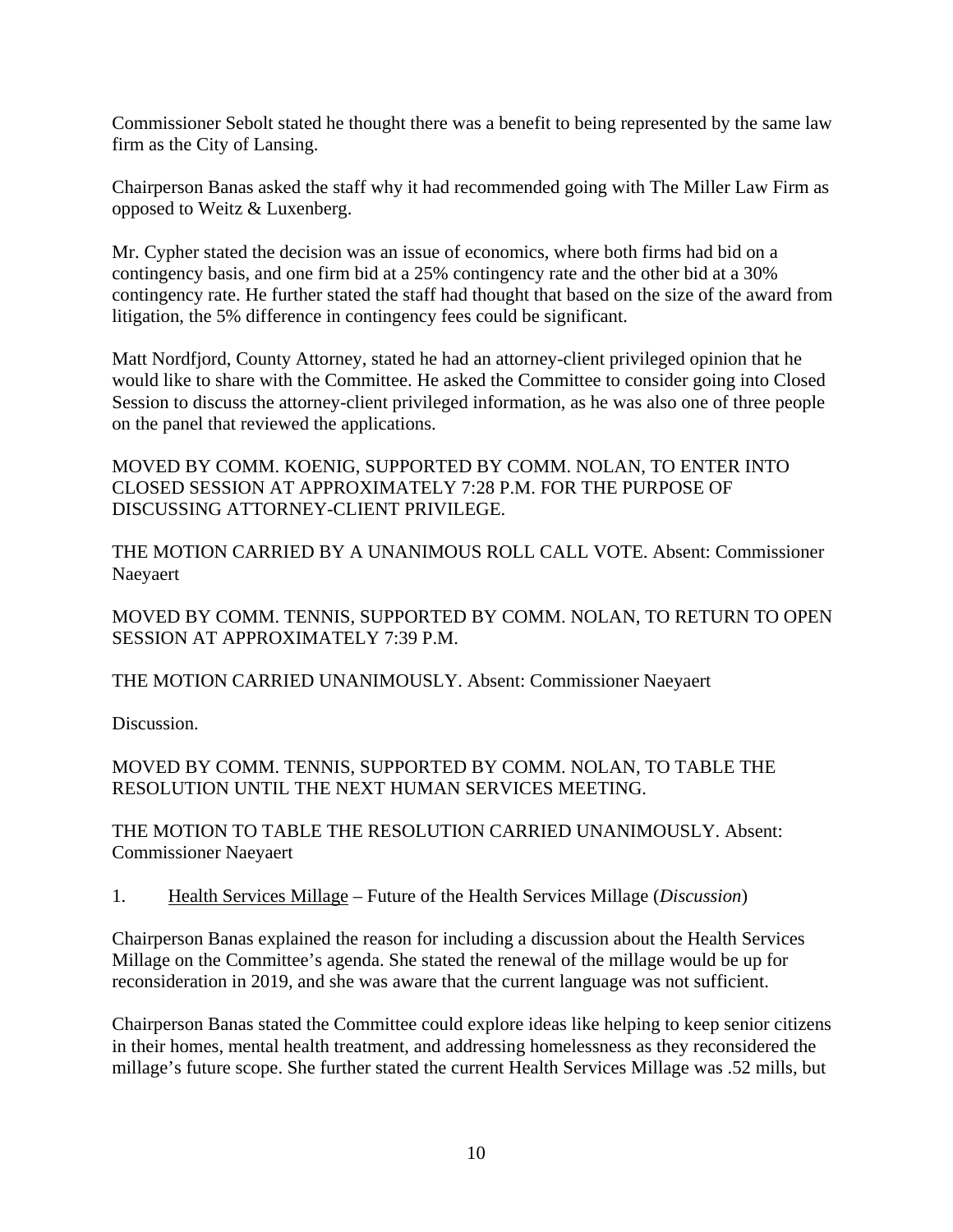the County was not collecting the full amount because the needs for Ingham Health Plan had changed since the Health Services Millage was last renewed.

Chairperson Banas stated she would like to know what categories the Committee would like to explore adding to the Health Services Millage, and determine if the County would need a community needs assessment to see where a Health Services Millage could most impact citizens of the County.

#### Discussion.

Commissioner Tennis stated the Committee had talked over the past few years about the restrictive nature of the language in the current Health Services Millage. He further stated he would be happy to talk about extending health services to a broader group of people in Ingham County, but he would be hesitant to extend the Health Services Millage to include other types of human service issues.

Commissioner Tennis stated he wanted to make sure that the Health Services Millage did not get too far off field from what the stated goal of it was so citizens could have confidence in approving it. He further stated he was afraid if the Health Services Millage were to broaden too much, then it would be watered down.

Commissioner Tennis stated he would be in favor of expanding who could receive this millage for reimbursement so it was more than Ingham Health Plan and the jail.

Chairperson Banas asked if Commissioner Tennis would include mental health treatment in his consideration of the use of Health Services Millage funds.

Commissioner Tennis stated he would include both mental and physical health as important aspects of people's health. He further stated in light of the discussion regarding opioid litigation, it was important to also note that behavioral health and addiction services were important to address.

### Discussion.

Commissioner Koenig asked who Commissioner Tennis was thinking of covering if they broadened the scope of the Health Services Millage. She stated the County was currently limited by the language of the millage in who they could include.

Commissioner Tennis stated the Health Services Millage language was very clear that there was an income maximum that could be served. He related an example of his son who did not make under \$28,000, but did not make enough money to buy adequate health insurance on his own.

Commissioner Tennis stated he thought there were thousands of residents who would fall into that gap, which the Affordable Care Act did not cover.

Discussion.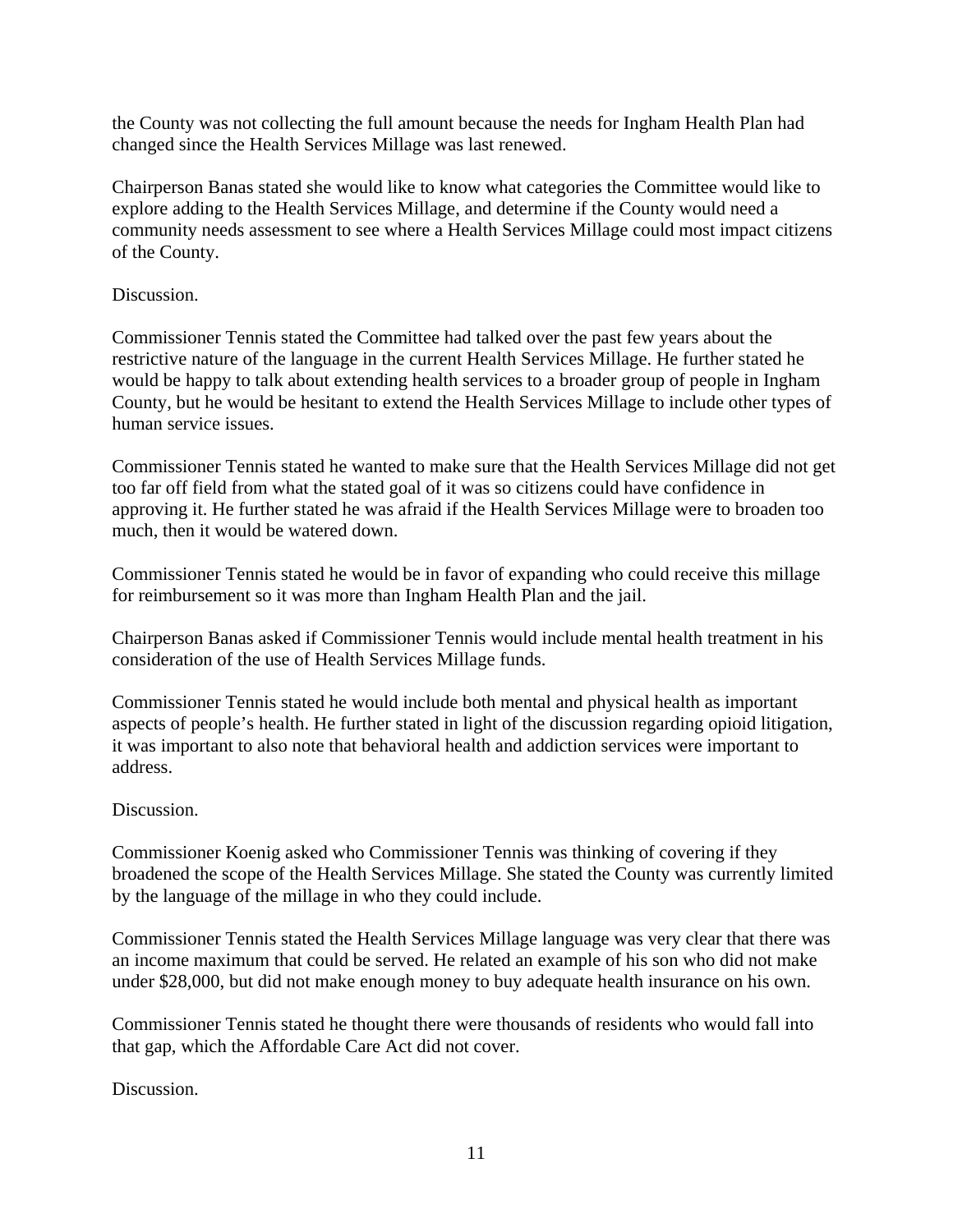Commissioner Nolan stated she had always been supportive of the Health Services Millage, and she had been on the Committee for many years. She further stated that the problem she saw was financial, as the County was already not levying roughly \$1 million of the available millage funds, but that would not provide services to many more people.

Commissioner Nolan stated if the County expanded the Health Services Millage, it would have to be careful as it could not expand too much. She further stated that she did not think the Committee could have a free-ranging discussion because there was not a lot of money left over in the current Health Services Millage, and unless the County wanted to ask the voters to increase the millage to 1 mill, the discussion had parameters.

Chairperson Banas asked if the Committee agreed with Commissioner Nolan. She asked if there was any indication from the Committee on increasing the Health Services Millage to 1 mill at some point.

Commissioner Tennis stated he would not be eager to increase the amount of the Health Services Millage, but he would have the discussion.

Discussion.

Commissioner Tennis stated he did not think there was a lot of extra room to play with, as there was only about \$1 million left on the table. He further stated the County could look at some specific programming issues or specific benefits, but he expected that funding would only barely scratch the surface.

Chairperson Banas stated she would like to know the amount of people who were in the middle of being eligible for the Ingham Health Plan and being able to afford quality insurance on their own.

Commissioner Nolan stated that data was available.

Commissioner Tennis stated he thought more people would be let in to the Ingham Health Plan if the maximum income was increased to more than \$28,000 per year.

Chairperson Banas explained the handout she provided from Healthy Michigan regarding the increase in enrollees in the plan from Ingham County. She further stated she did not think there was much desire to change the plan at the State level.

Commissioner Tennis stated that the legislation that had passed in Michigan to expand Medicaid had come with a large fishhook, in that if the State was going to pay more with expanded Medicaid that it would have without expanded Medicaid, then the legislation would automatically be repealed. He further stated it was likely that the State would hit that threshold in the coming years, and the legislature would have to decide if the State should amend the law to extend the program or let it continue as-is.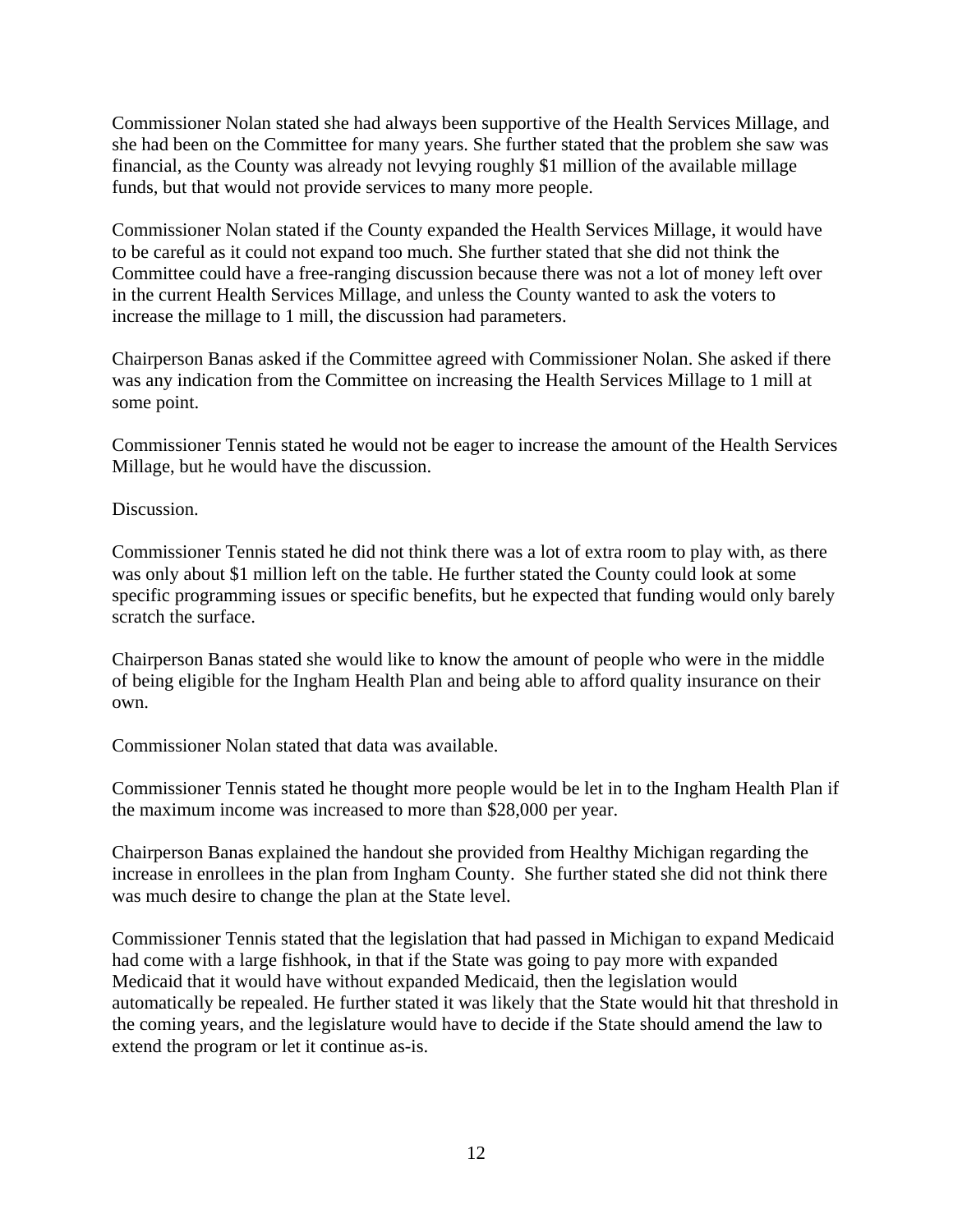Discussion.

Commissioner Sebolt stated in any consideration of the renewal of the Health Services Millage, he would like to see the change of a specific dollar amount for income eligibility to a percentage of the poverty rate, as it would give more flexibility in reflecting the realities of inflation.

Commissioner Koenig stated it was likely that the County could have two scenarios, based on whether expanded Medicaid coverage went away, or not.

Chairperson Banas asked when the millage language would have to be ready to put on the ballot.

Mr. Cypher stated that the Health Services Millage funding went through the 2020 Fiscal Year, so the millage could be placed on the ballot in 2020.

### Discussion.

Mr. Cypher stated the Health Services Millage funds were collected on the winter of 2019 tax bill, so the funds would be available in the 2020 budget.

### Discussion.

Commissioner Tennis stated that having a summary of uninsured individuals living in the County would be helpful. He further stated that the Ingham Health Plan had been designed to address people who did not have access to primary care and how to deliver that service to them.

### Discussion.

Chairperson Banas stated another idea would be to explore utilizing Community Health Centers to provide specialized services to serve more residents of the County.

Commissioner Sebolt stated he thought the Committee should keep an open mind to increasing the Health Services Millage rate if the expanded Medicaid coverage went away or something else happened to health care under the current administration, because that could cause for a health crisis.

Chairperson Banas stated the Committee could possibly explore what it would look like from a County perspective if expanded Medicaid was repealed.

Commissioner Koenig stated the County was going to have to change the Health Services Millage language no matter what, because the current state did not serve the County in the way it was originally intended, and they should make it more proactive.

Discussion.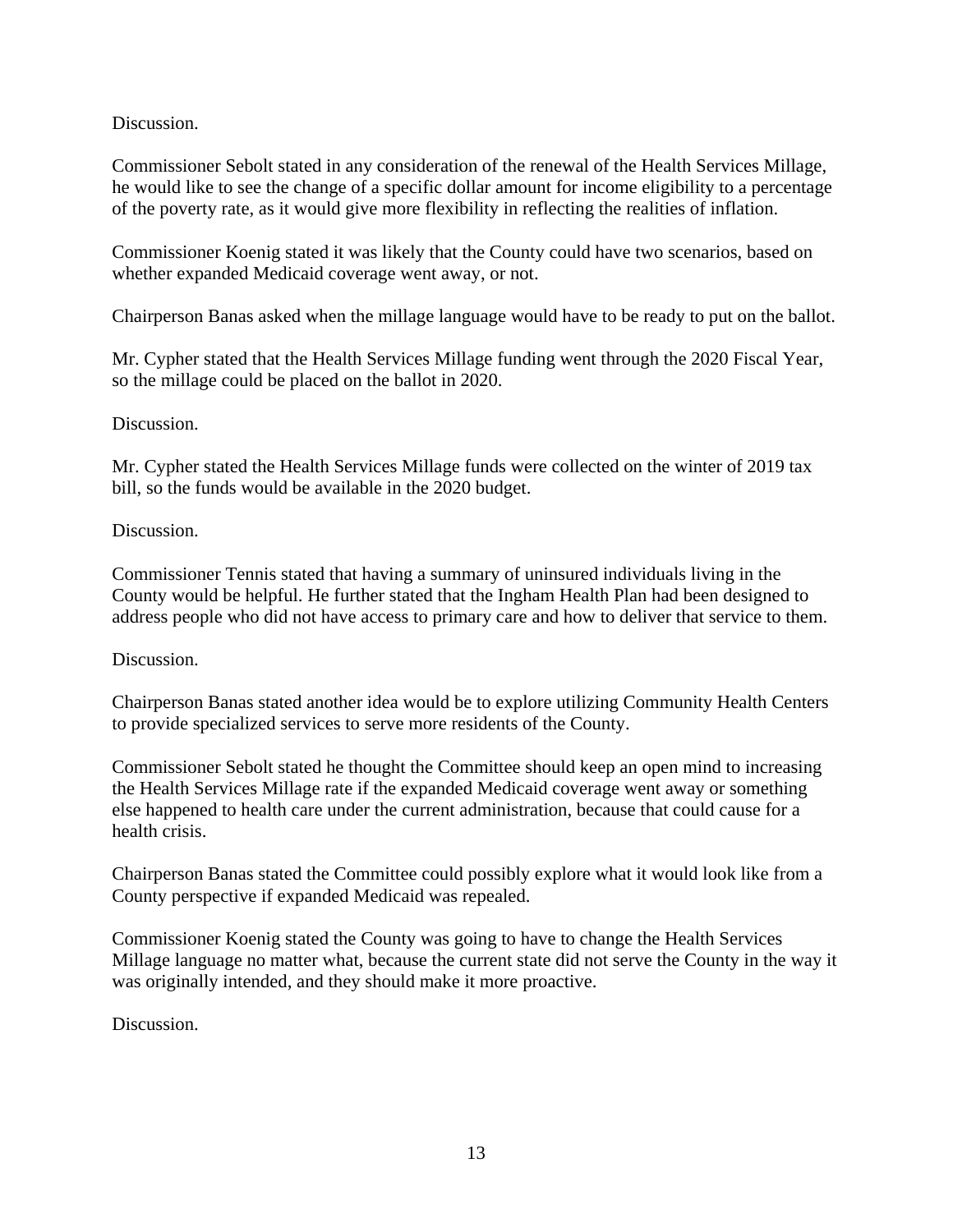Commissioner Nolan stated she would like to see through a discussion at a Board Leadership meeting a sense of Commissioners that would be willing to increase the Health Services Millage, because she was not interested in that.

Commissioner Koenig stated there needed to be a specific project or reason to increase the Health Services Millage, otherwise she would not be in favor of increasing it.

Discussion.

5. Ingham County Fair b. Fair Manager Position *(Discussion)* 

Chairperson Banas stated Sandra Dargatz, Fair Manager, was leaving the County. She further stated the Committee had to look hiring a replacement, and she wanted to get a sense of the capabilities and skills that they should look for in hiring the next Fair Manager.

Mr. Cypher stated he would also like to discuss the hiring process, as he would like to post the job opening as soon as possible.

Chairperson Banas asked if the job would be posted internally first.

Mr. Cypher stated the Fair Manager job, would be posted internally for five days and then it would be posted externally.

Ms. Dargatz stated it had been an honor to serve as the Fair Manager. She further stated it had been a wild ride, as she had brought a business background to the position but had not had a lot of the long-standing relationships with stakeholders initially, which was both good and a challenge.

Ms. Dargatz stated there was a balance between having the long-standing relationships and a level playing field, so she could maintain the Fair's true course.

Discussion.

Stanley Jordan, Fair Board President, stated he was very sad when Ms. Dargatz announced she was leaving. He further stated that the Fair Board needed to be a team with the Fair Manager, and for some reason they had lost some team members along the way.

Mr. Jordan stated that the problem with any fair was that Mother Nature ruled, and a few bad nights could take a toll on the fair. He further stated that communication was very important, as was comradery to get people to understand one another.

Mr. Jordan stated some members of the Fair Board had agendas, so the Fair Manager needed to be a people person and be willing to work with a team.

Discussion.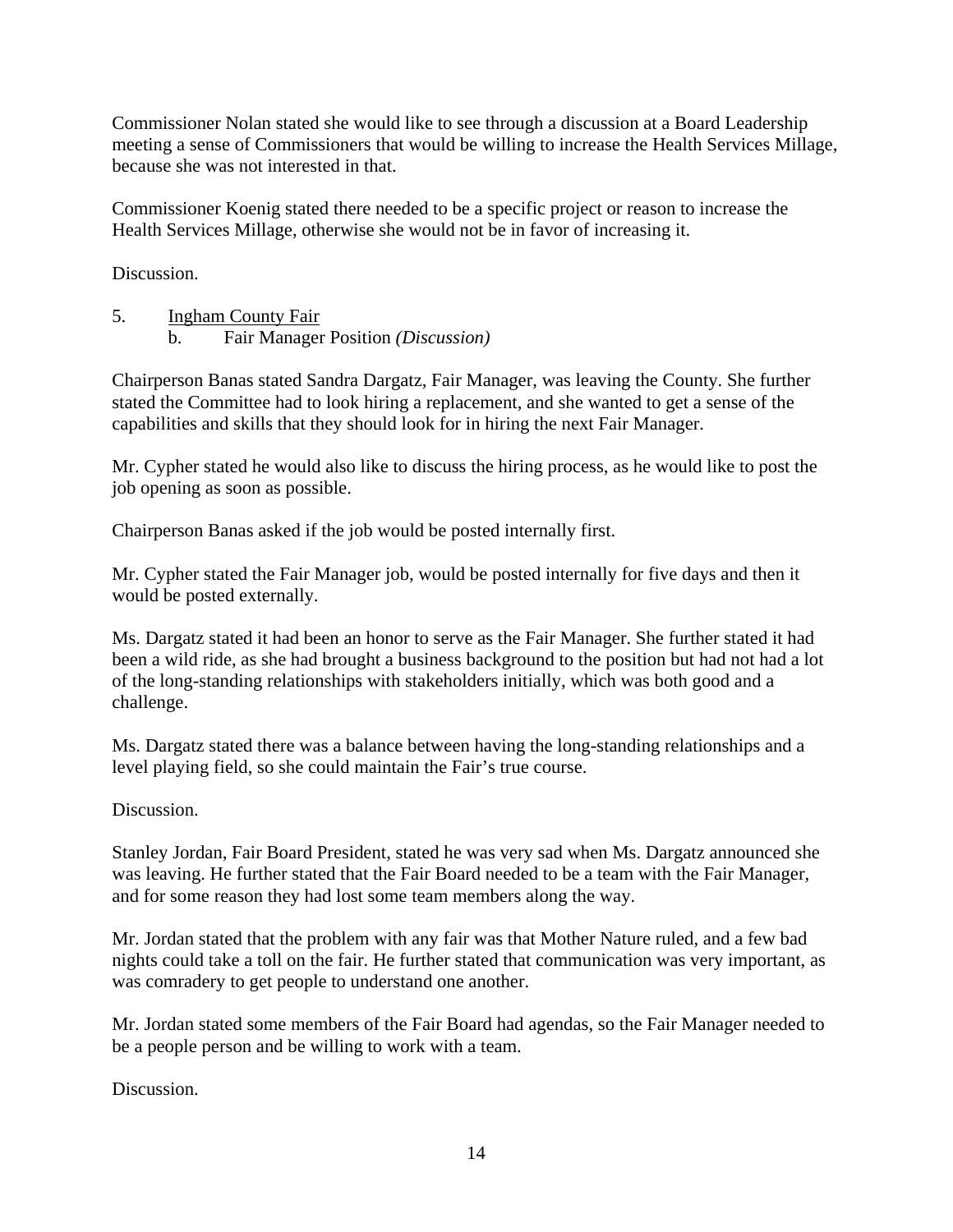Sue Chamberlain, Fair Board Secretary, stated she had been asked during her Fair Board interview about how many times she had attended the Ingham County Fair, which she liked. She further stated the Fair Manager should be asked why they were applying to be a Fair Manager, if they had experience being at the Fair, if they were a good manager, and if they could deal with passionate people, as the Fair was a whole commitment for the whole County.

Ms. Chamberlain stated she had questions regarding renting out the Fairgrounds not only for the week of the Fair, but all year-round.

### Discussion.

Amie Ostrander, former Fair Board President, stated she had recently resigned from the Fair Board due to too many political aspects. She further stated the next person who was hired to be the Fair Manager needed to know about fairs, but they did not necessarily have to have ties to Ingham County.

Ms. Ostrander stated there were cliques and huge bias on the Fair Board. She further stated that part of the problem was that members of the Fair Board had their own agendas and they were not working as a team.

Chairperson Banas stated the Committee should review how they sought members of the Fair Board.

Discussion.

Ms. Ostrander stated some people had been on the Fair Board for years, and did not bring any new perspective.

Discussion.

Commissioner Sebolt stated that the urban area representatives to the Fair Board were not in attendance, especially since there was a recent resolution that was passed in regard to them.

#### Discussion.

Commissioner Koenig stated she was terribly disappointed that Ms. Dargatz was leaving the Fair, as she had done more than other Fair Managers and had held the position for longer than others.

#### Discussion.

Commissioner Koenig stated Ms. Dargatz was the first Fair Manager with a vision that was able to execute that vision. She further stated Ms. Dargatz had put in a lot of hard work and she knew their heart was in it.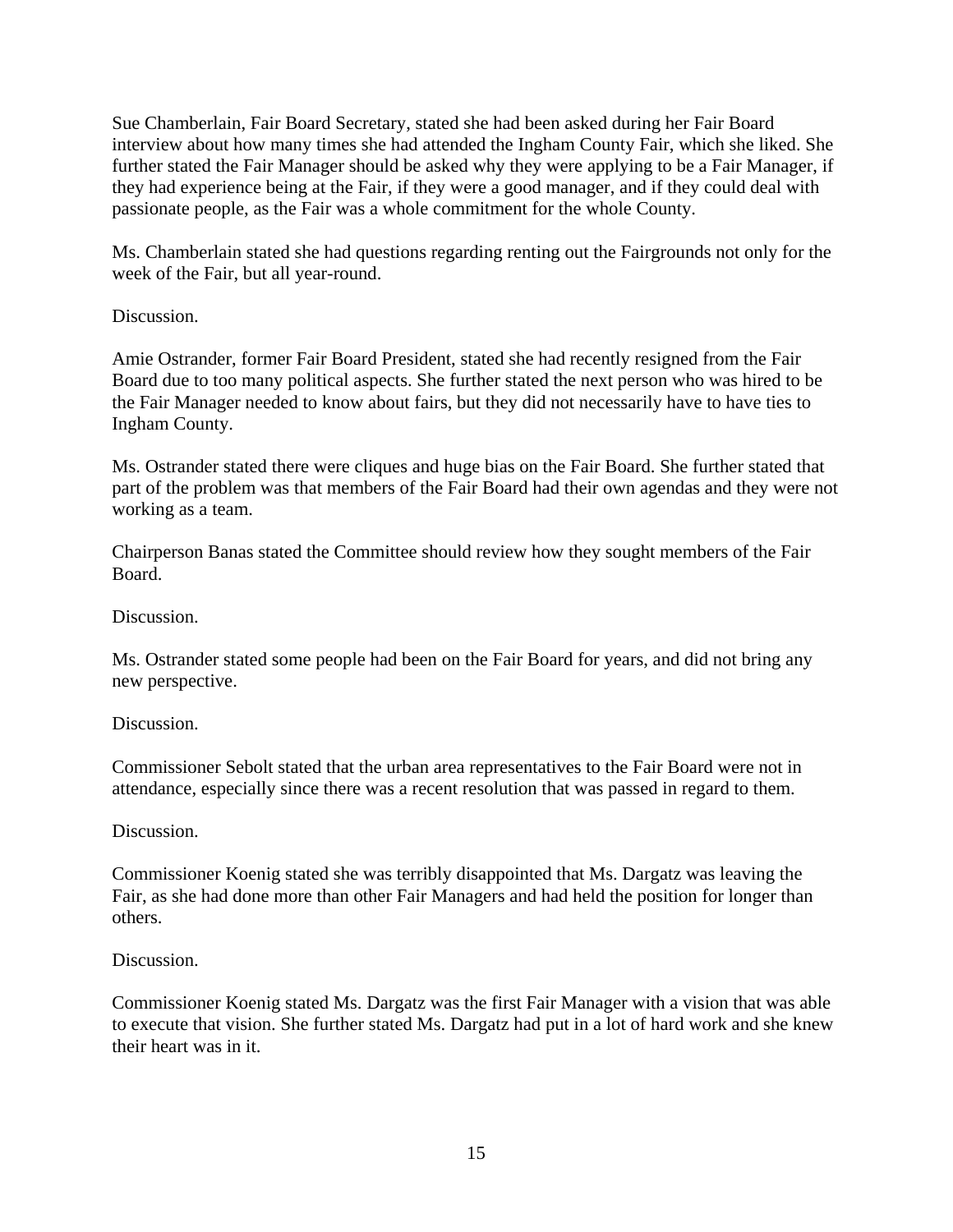Commissioner Koenig thanked Ms. Dargatz for her work and stated she knew she cared about the Fair. She further stated it was hard to judge that type of character from an interview.

Commissioner Koenig asked if there was anything that needed to change in the Fair Manager's position.

Ms. Dargatz stated that marketing and community outreach should be more prominent, as it was not just "relationship building" as the job description said, and that should be higher in priority on the job description.

#### Discussion.

Ms. Dargatz stated she did not want to see good working relationships for the County go away, as she had built those over the past six years and the reciprocal nature of the relationships was good for the County.

#### Discussion.

Chairperson Banas asked what the Committee would advise Mr. Cypher in looking for skills and qualities for a new Fair Manager.

Commissioner Koenig stated she would also say that social media skills should be included, but they should not be too high of a priority because it was more about building relationships.

#### Discussion.

Commissioner Nolan thanked the Fair Board and Ms. Dargatz for their feedback. She further stated she was concerned about the makeup of the Fair Board, which was on the Board of Commissioners, as they sent a Commissioner to Fair Board meetings to take care of that.

#### Discussion.

Ms. Chamberlain stated that the Fair Manager should also feel comfortable being a sales person.

Mr. Cypher asked if the Committee was satisfied with the process that had been used in hiring the Fair Manager the last time, in which there would be a panel of interviewers for the qualified applicants before the candidate was referred to the Fair Board and the Board of Commissioners.

Ms. Ostrander stated she thought it was important to know if an applicant had worked with boards and commissions before, as sometimes the Fair Board could be difficult to work with.

#### Discussion.

Ms. Dargatz updated the Committee regarding the urban agriculture initiatives. She outlined all of the connections made and potential partnerships for the Fair with groups in the urban areas of the County.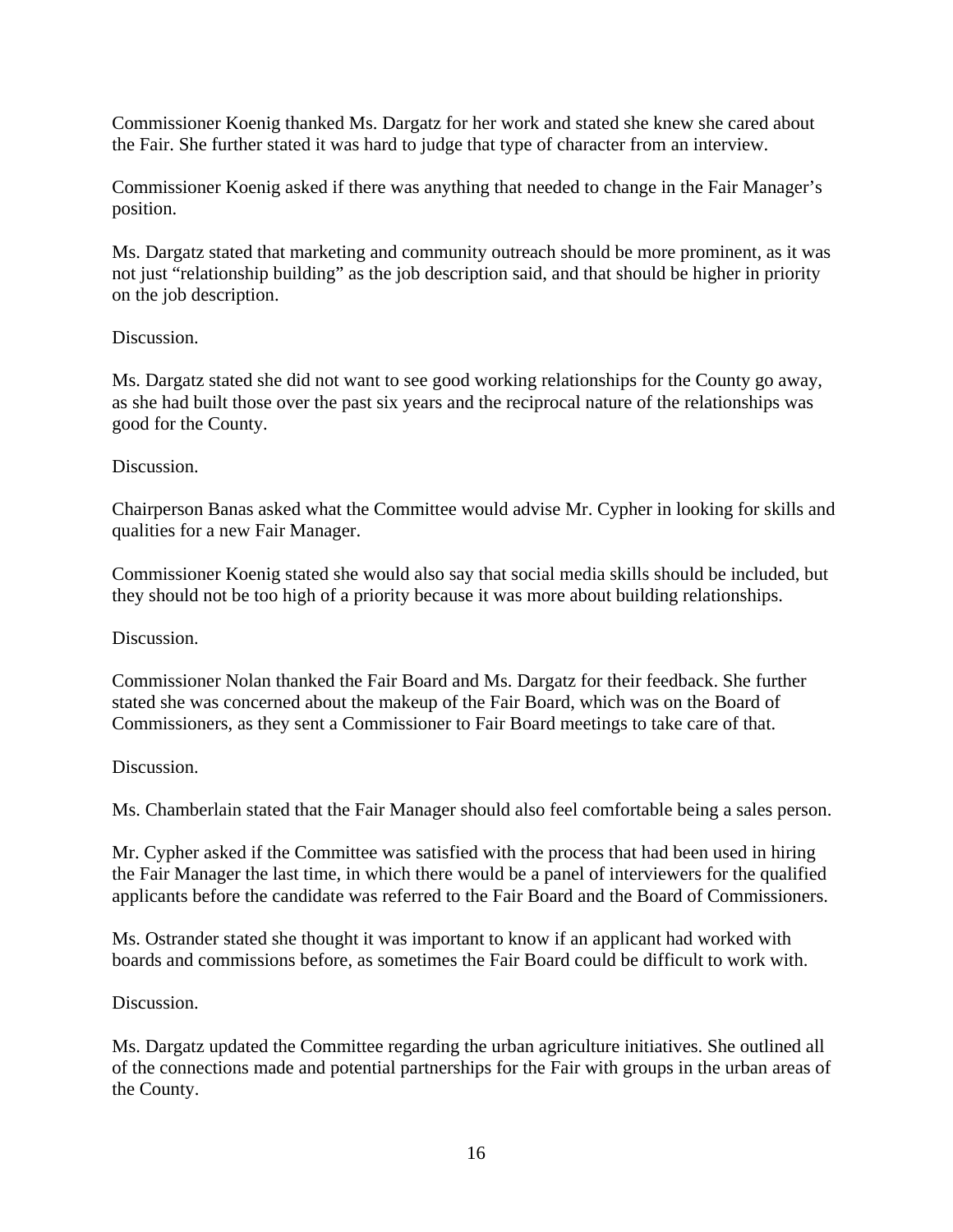Discussion.

Chairperson Banas stated Commissioner Naeyaert had asked her to pass along her appreciation for the outreach Ms. Dargatz had done in the Mason area and she thought that was an important skill that needed to continue. She further stated Commissioner Naeyaert thought the next Fair Manager should have strong financial acumen.

**Announcements** 

None.

Public Comment

None.

Adjournment

The meeting was adjourned at 8:37 p.m.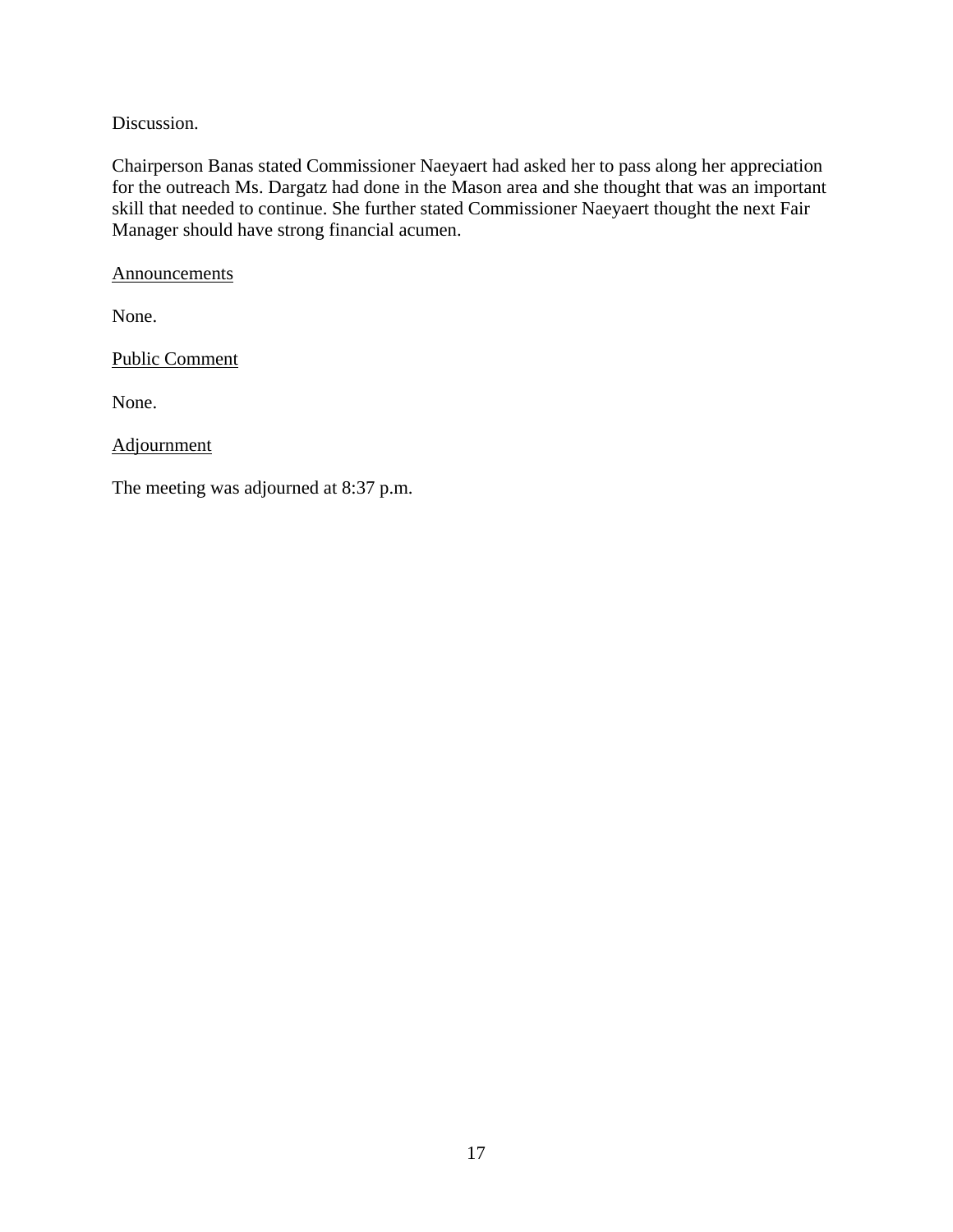# **FEBRUARY 26, 2018 HUMAN SERVICES AGENDA STAFF REVIEW SUMMARY**

### **ACTION ITEMS:**

### **The Deputy Controller is recommending approval of the following resolutions**

### *2. Community Mental Health*

*a. Resolution Authorizing a Contract with the Community Mental Health Authority of Clinton, Eaton, and Ingham Counties (CMH) for Mental Health Screening Services in the Ingham County Jail to Include On Call Personnel for Weekends and Holidays* 

This resolution authorizes continuation of current on call weekend and holiday Mental Health Screening services (known as the CATS Program) in the Ingham County Jail (ICJ). The cost for this coverage is \$40,619. \$30,439 was included in the 2018 budget and an additional \$10,180 was allocated through resolution #18-35.

*3. Parks Department – Resolution to Authorize the Purchase of Splash Pad Equipment for Hawk Island*  This resolution authorizes the purchase of Splash Pad equipment from Vortex, for Hawk Island at a total cost not to exceed \$22,515. Funds are included in the 2018 budget for this request.

*4. Fair Office – Resolution to Authorize a Contract with Miller's American Rentals dba American Rentals Inc. to Provide Sanitation Services at the Ingham County Fair and at Various Ingham County Parks*  This resolution authorizes a 3-year contract with Miller's American Rentals for portable restroom services at the fairgrounds and in Ingham County parks*.* The annual cost for the Parks will not exceed \$6,120 and the annual cost for the Fairgrounds will not exceed \$4,185. Funds are included in the 2018 budget.

### *5. Health Department*

*a. Resolution to Authorize a Great Start Agreement with the Midland County Educational Services Agency* 

This resolution authorizes an agreement with MCESA for OYC to serve as the Central Resource Center for the Great Start to Quality Program, in an amount not to exceed \$235,633 for the period of October 1, 2017 through March 31, 2018.

*b. Resolution to Authorize an Amendment to Resolution #17-432*  This resolution authorizes the following people to sign CMS forms 855A and 855B with the following percent of management control:

- Anne C. Scott, Deputy Health Officer/Executive Director (40%)
- Linda S. Vail, Health Officer (35%)
- Eric Thelen, Health Department Chief Financial Officer (25%)

### *c. Resolution to Amend Resolution # 18-024 to Authorize Amendment #1 to the 2017-2018 Comprehensive Agreement with the Michigan Department of Health and Human Services*

This amendment will increase the agreement for Comprehensive Local Health Services from \$5,299,244 to \$5,439,244, an increase of \$140,000. The amendment makes the following specific changes in the budget:

| <b>SEAL! Michigan Dental Sealant</b>          | $$50,000$ – new funding |
|-----------------------------------------------|-------------------------|
| Tobacco Use Reduction in People with HIV/AIDS | $$90,000$ – new funding |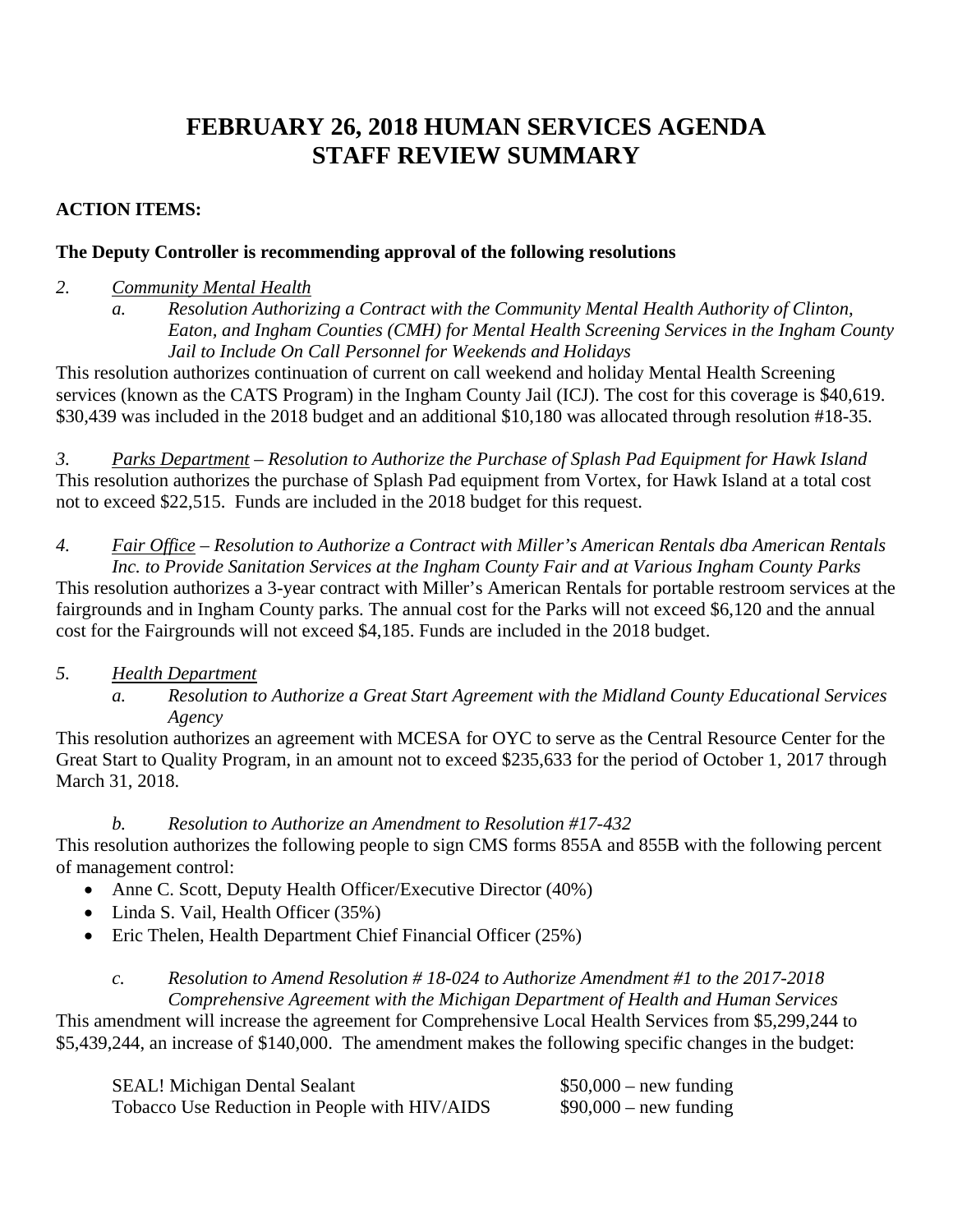### *d. Resolution to Authorize a Pharmacy Agreement with Meijer, Inc.*

This resolution authorizes a one year agreement with Meijer, Inc. in order to offer lower drug costs to uninsured patients and capture 340B program savings. The terms of the contract pharmacy agreement include a prescription filling fee of \$25 per generic qualified dispensed drug and \$28 per brand qualified dispensed drug. The total costs of this agreement are offset by the program savings, which are projected at more than \$54,000 annually.

*e. Resolution to Authorize a Pharmacy Agreement with Walmart*  This resolution authorizes a one year agreement with Walmart in order to offer lower drug costs to uninsured patients and capture 340B program savings. The terms of the contract pharmacy agreement include a \$200/month access fee and a \$25 prescription filling fee. The total costs of this agreement are offset by the program savings, which are projected to net \$4,500/month or \$54,000 annually.

*6. Human Services Committee – Resolution Authorizing an Agreement with Miller Law Firm, P.C. to Represent Ingham County in Litigation Against Manufacturers and Wholesale Distributors of Opioids*  This resolution authorizes an agreement with Miller Law Firm to provide legal services to the County regarding filing lawsuits against the pharmaceutical industry in an effort to recoup costs associated with the seemingly ubiquitous opioid epidemic. Miller Law Firm, P.C. will be paid 25% of any recovery for Ingham County on a contingent fee basis. This agreement will be effective upon the date of execution and continue until completion of the lawsuit.

# **OTHER ITEMS:**

- *1. Interviews Community Health Center Board*
- *2. Community Mental Health b. Update on CMH activities*
- *7. Discussion Youth Commission*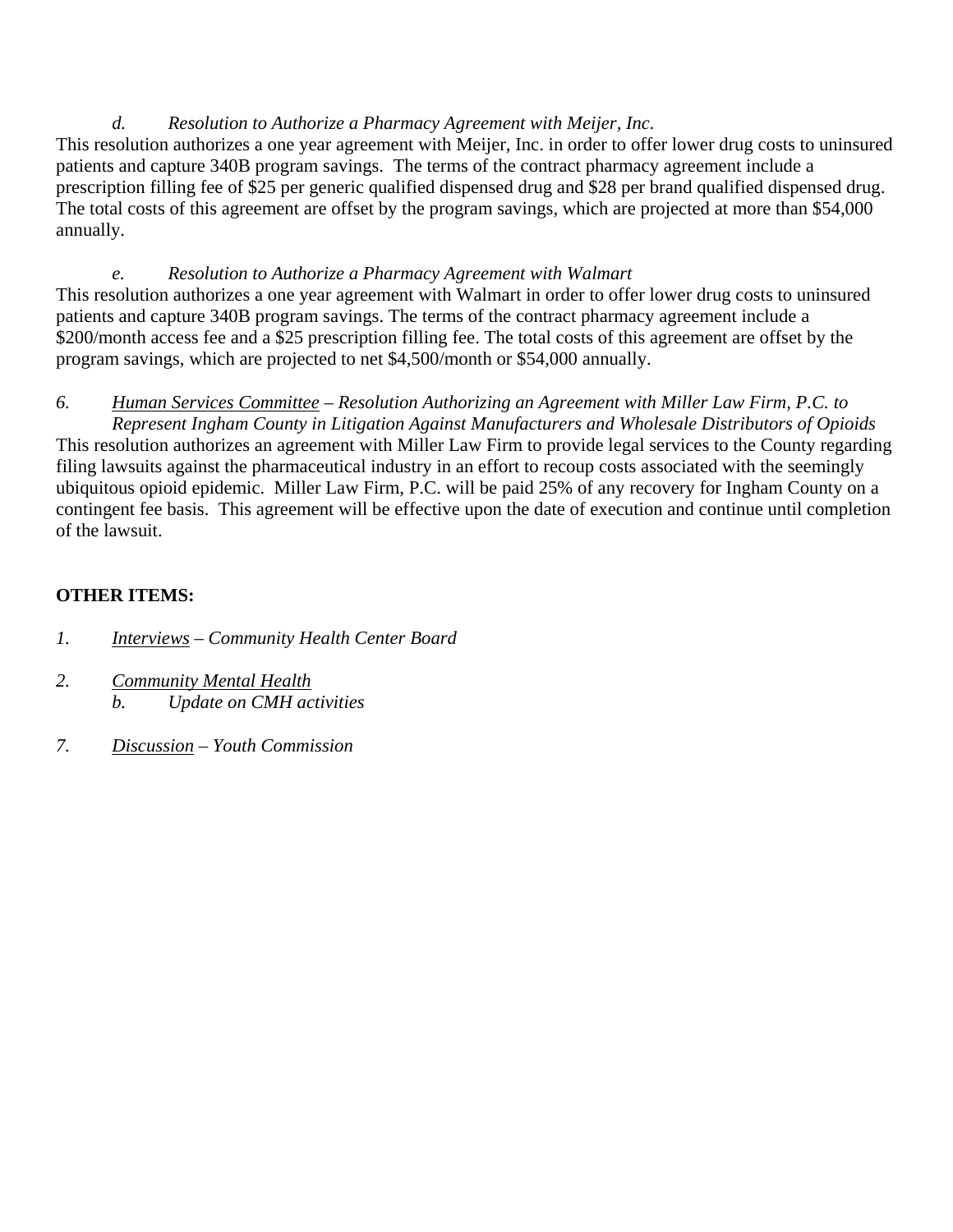<span id="page-21-0"></span>

| TO:             | Board of Commissioners Human Services and Finance Committees                                           |
|-----------------|--------------------------------------------------------------------------------------------------------|
| <b>FROM:</b>    | Jared Cypher, Deputy Controller                                                                        |
| DATE:           | February $7, 2018$                                                                                     |
| <b>SUBJECT:</b> | Mental Health Screening Services in the Jail<br>For the meeting agendas of February 21 and February 26 |

### **BACKGROUND**

This resolution authorizes continuation of current on call weekend and holiday Mental Health Screening services (known as the CATS Program) in the Ingham County Jail (ICJ).

Until 2016, the Community Mental Health Authority of Clinton, Eaton, and Ingham Counties (CMH) provided 1.5 FTE employees Monday-Friday; 8:00 a.m. – 4:30 p.m. to provide mental health screening and referral for individuals who were flagged by ICJ staff at booking or during incarceration as having possible suicide risk or mental health symptoms. There were no CMH staff available at ICJ from 5:00 p.m. Friday through Monday morning or on holidays. This lead to some inmates being held in observation up to 3 days before being seen by a Mental Health professional. Without CMH staff available, the deputies at the Ingham County Jail were left with the burden to determine severity.

In 2016, The Ingham County Sherriff's Office and CMH Administration worked to develop a proposal for on call Mental Health services that would be available Friday evening through Monday morning; and holidays. For the first time in 2016 funding was included in the budget for weekend on-call services, and that funding is continued for 2018. In 2017, CMH Administration and the Ingham County Sherriff's Office reviewed current on call services upon the retirement of a long-term CATS MH employee, which resulted in shifting that position's hours to include Sunday (Sunday through Thursday). A decision was made to utilize the on call funding for a .854 FTE position that would work Saturday for 8 hours and additional hours during the week including holiday coverage. This shifting of employee hours allowed for permanent 8 hours shifts on the weekends. Resolution #18-35 authorized an additional appropriation to CMH of \$10,180 from the 2018 contingency fund, for the purpose of increasing a mental health therapist position in the CATS program from the current .854 FTE to 1.0 FTE.

### **ALTERNATIVES**

If this contract was not approved, coverage would revert back to pre-2016 levels as described above.

### **FINANCIAL IMPACT**

The cost for this coverage is \$40,619. \$30,439 was included in the 2018 budget and an additional \$10,180 was allocated through resolution #18-35.

### **OTHER CONSIDERATIONS**

NA

### **RECOMMENDATION**

Based on the information presented, I respectfully recommend approval of the attached resolution to authorize an agreement with CMH for mental health screening and referral for individuals at the Ingham County Jail.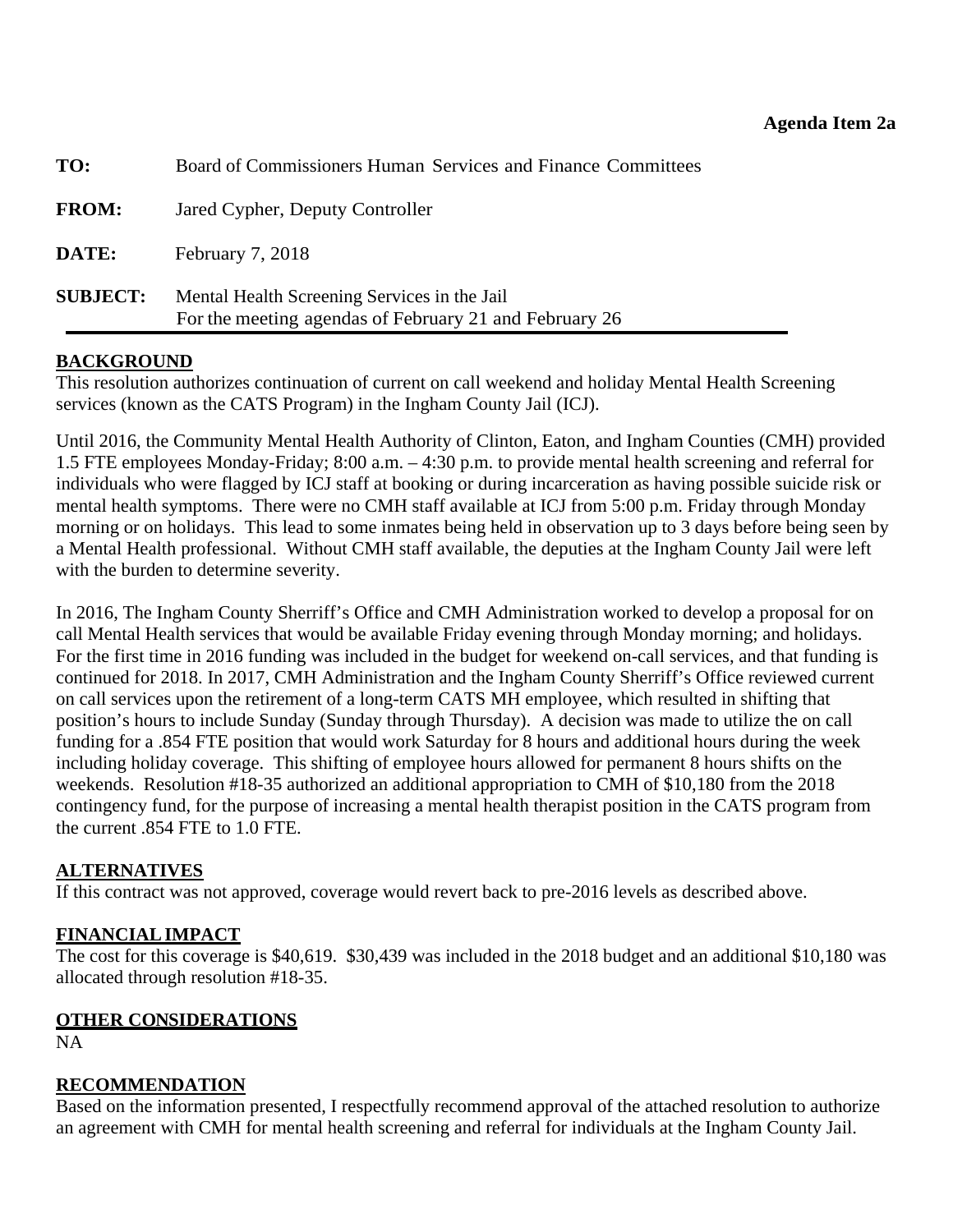Introduced by the Human Services and Finance Committees of the:

#### INGHAM COUNTY BOARD OF COMMISSIONERS

#### **RESOLUTION AUTHORIZING A CONTRACT WITH THE COMMUNITY MENTAL HEALTH AUTHORITY OF CLINTON, EATON, AND INGHAM COUNTIES (CMH) FOR MENTAL HEALTH SCREENING SERVICES IN THE INGHAM COUNTY JAIL TO INCLUDE ON CALL PERSONNEL FOR WEEKENDS AND HOLIDAYS**

WHEREAS, prior to 2016 CMH provided 1.5 FTE employees Monday-Friday; 8:00 a.m. – 4:30 p.m. to provide mental health screening and referral for individuals who were flagged by Ingham County Jail (ICJ) staff at booking or during incarceration as having possible suicide risk or mental health symptoms; and

WHEREAS, there were no CMH staff available at ICJ from 5:00 p.m. Friday through Monday morning or on holidays, leading to some inmates being held in observation up to 3 days before being seen by a Mental Health professional; and

WHEREAS, without CMH staff available, the deputies at the Ingham County Jail were left with the burden to determine severity; and

WHEREAS, the Ingham County Sherriff's Office and CMH Administration worked to develop a proposal for on call Mental Health services that would be available Friday evening through Monday morning; and holidays; and

WHEREAS, for the first time in 2016 funding was included in the budget for weekend on-call services, and that funding is continued for 2018; and

WHEREAS, in 2017, CMH Administration and the Ingham County Sherriff's Office reviewed current on call services upon the retirement of a long-term CATS employee, which resulted in shifting that position's hours to include Sunday (Sunday through Thursday); and

WHEREAS, a decision was made to utilize the on call funding for a .854 FTE position that would work Saturday for 8 hours and additional hours during the week including holiday coverage and this shifting of employee hours allowed for permanent 8 hours shifts on the weekends; and

WHEREAS, resolution #18-35 authorized an additional appropriation to CMH of \$10,180 from the 2018 contingency fund, for the purpose of increasing a mental health therapist position in the CATS program from the current .854 FTE to 1.0 FTE.

THEREFORE BE IT RESOLVED, the Ingham County Board of Commissioners authorizes a contract not to exceed \$40,619 with CMH for mental health screening and referral for individuals at the Ingham County Jail from 5:00 p.m. Friday through Monday morning or on holidays for a time period of January 1, 2018 to December 31, 2018.

BE IT FURTHER RESOLVED, that the Chairperson of the Board of Commissioners is hereby authorized to sign any necessary contract documents on behalf of the County after approval as to form by the County Attorney.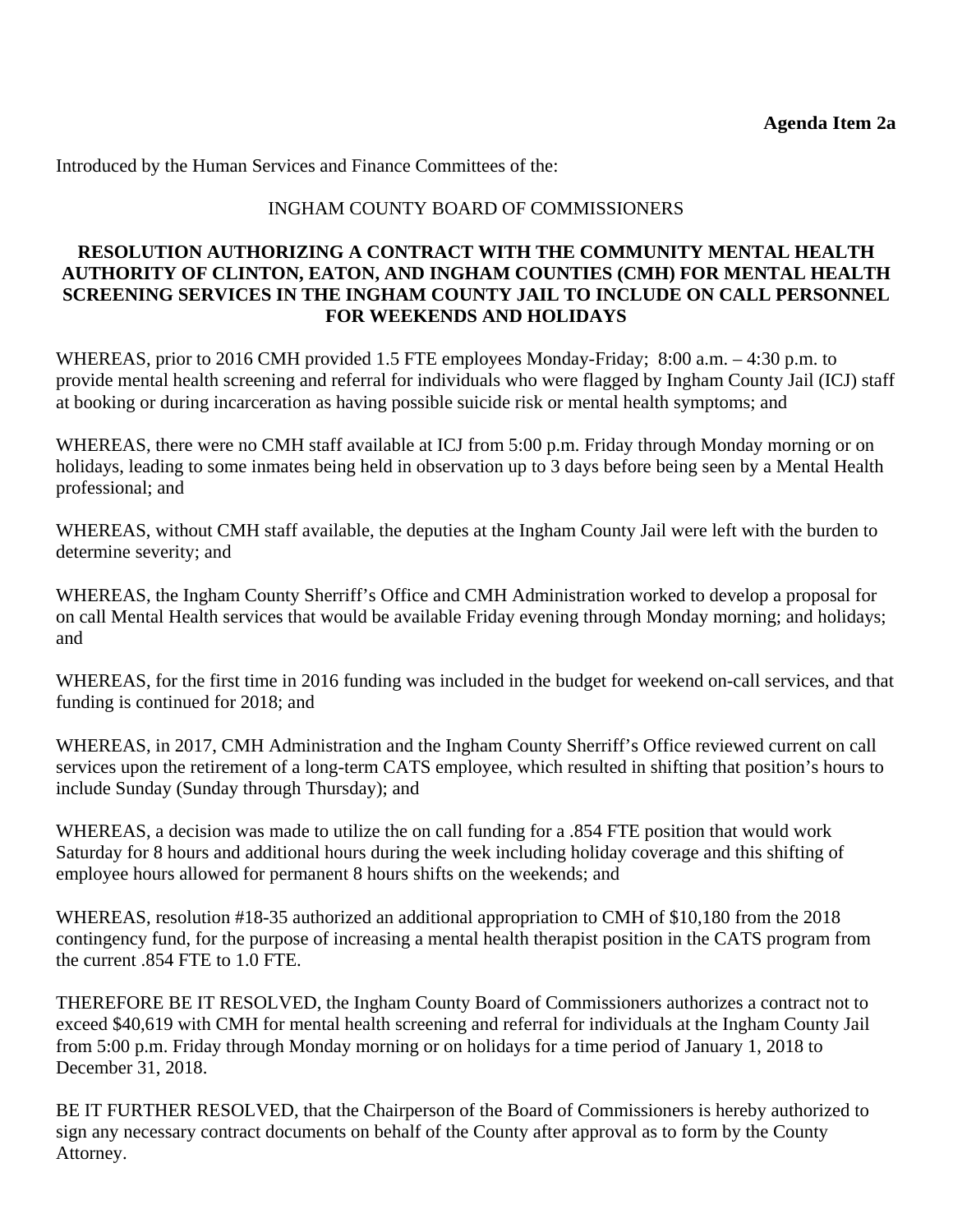<span id="page-23-0"></span>

| TO:          | Board of Commissioners Finance & Human Services Committees               |  |
|--------------|--------------------------------------------------------------------------|--|
| <b>FROM:</b> | Tim Morgan, Parks Director                                               |  |
| DATE:        | February $2, 2018$                                                       |  |
|              | <b>SUBJECT:</b> Splash Pad Equipment at Hawk Island                      |  |
|              | For the meeting agenda of $2/21/18$ Finance and $2/26/18$ Human Services |  |

### **BACKGROUND**

The Hawk Island Splash Pad was originally designed and built with all Vortex brand splash pad features and specifications. Due to the age of the facility, it has become necessary to replace five of these original features on the splash pad.

### **ALTERNATIVES**

After investigating other companies that offer splash pad products, park staff is recommending that we remain with Vortex brand splash pad features. The Vortex features are designed to fit with our existing system, therefore, no retrofitting will be needed, simplifying installation. Vortex is the sole source seller of their equipment. They directly manufacture and sell their own equipment; therefore, there was not a possibility to obtain three quotes.

#### **FINANCIAL IMPACT**

CIP monies were allocated in 2018 for these replacements.

#### **OTHER CONSIDERATIONS**

The Parks & Recreation Commission supported this CIP project with the 2018 budget request and will review this resolution at their February 20, 2018 meeting.

#### **RECOMMENDATION**

Based on the information presented, I respectfully recommend approval of the resolution authorizing a purchase order with Vortex.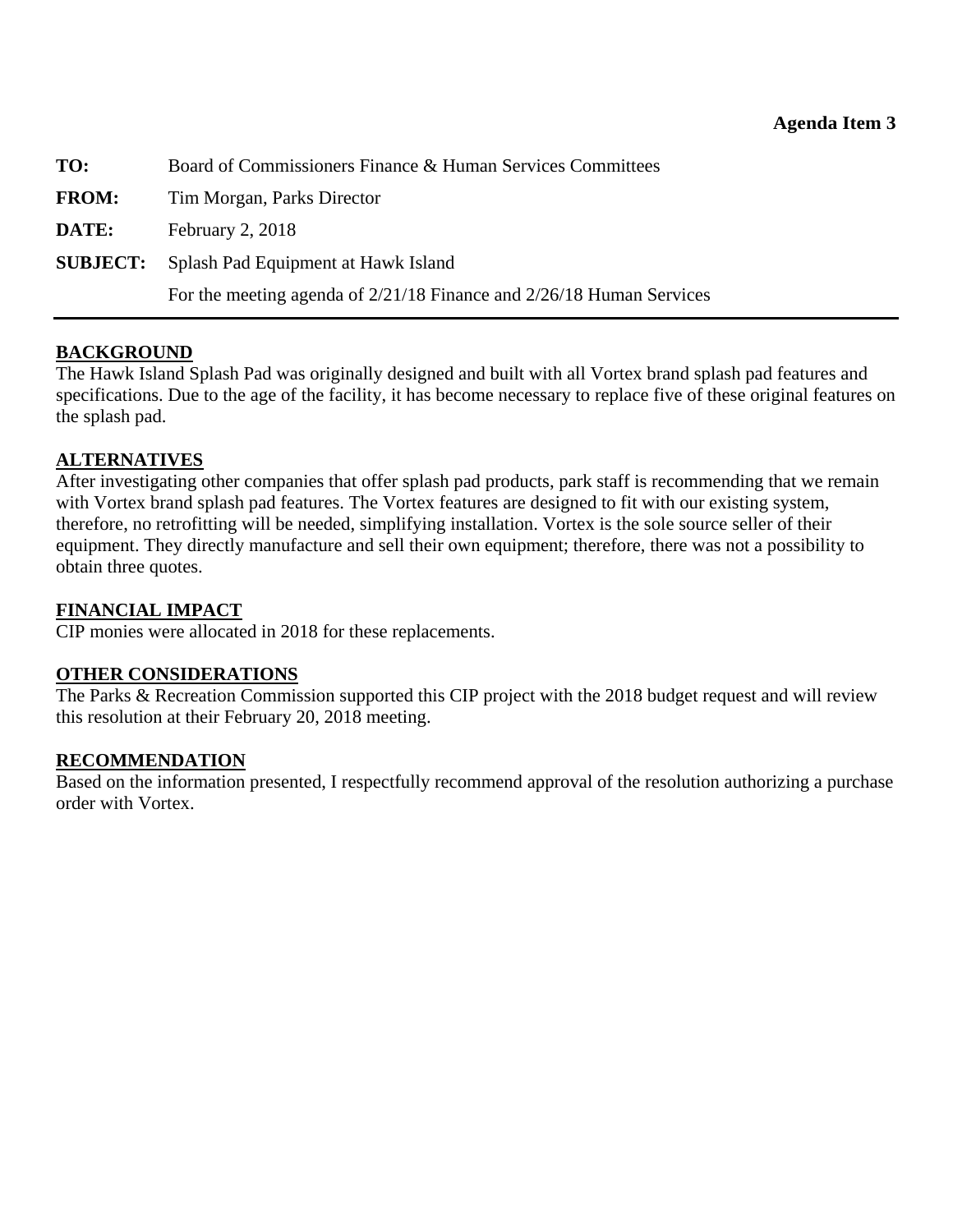Introduced by the Human Services and Finance Committees of the:

### INGHAM COUNTY BOARD OF COMMISSIONERS

#### **RESOLUTION TO AUTHORIZE THE PURCHASE OF SPLASH PAD EQUIPMENT FOR HAWK ISLAND**

WHEREAS, the Hawk Island Splash Pad was originally designed and built with all Vortex brand splash pad features and specifications; and

WHEREAS, due to the age of the facility, it has become necessary to replace five of these original features on the splash pad; and

WHEREAS, park staff recommends the splash pad equipment be purchased for Hawk Island from Vortex in the amount of \$22,515.

THEREFORE BE IT RESOLVED, the Ingham County Board of Commissioners hereby authorizes a Purchase Order to be issued to Vortex to purchase Splash Pad equipment for Hawk Island for a total cost not to exceed \$22,515.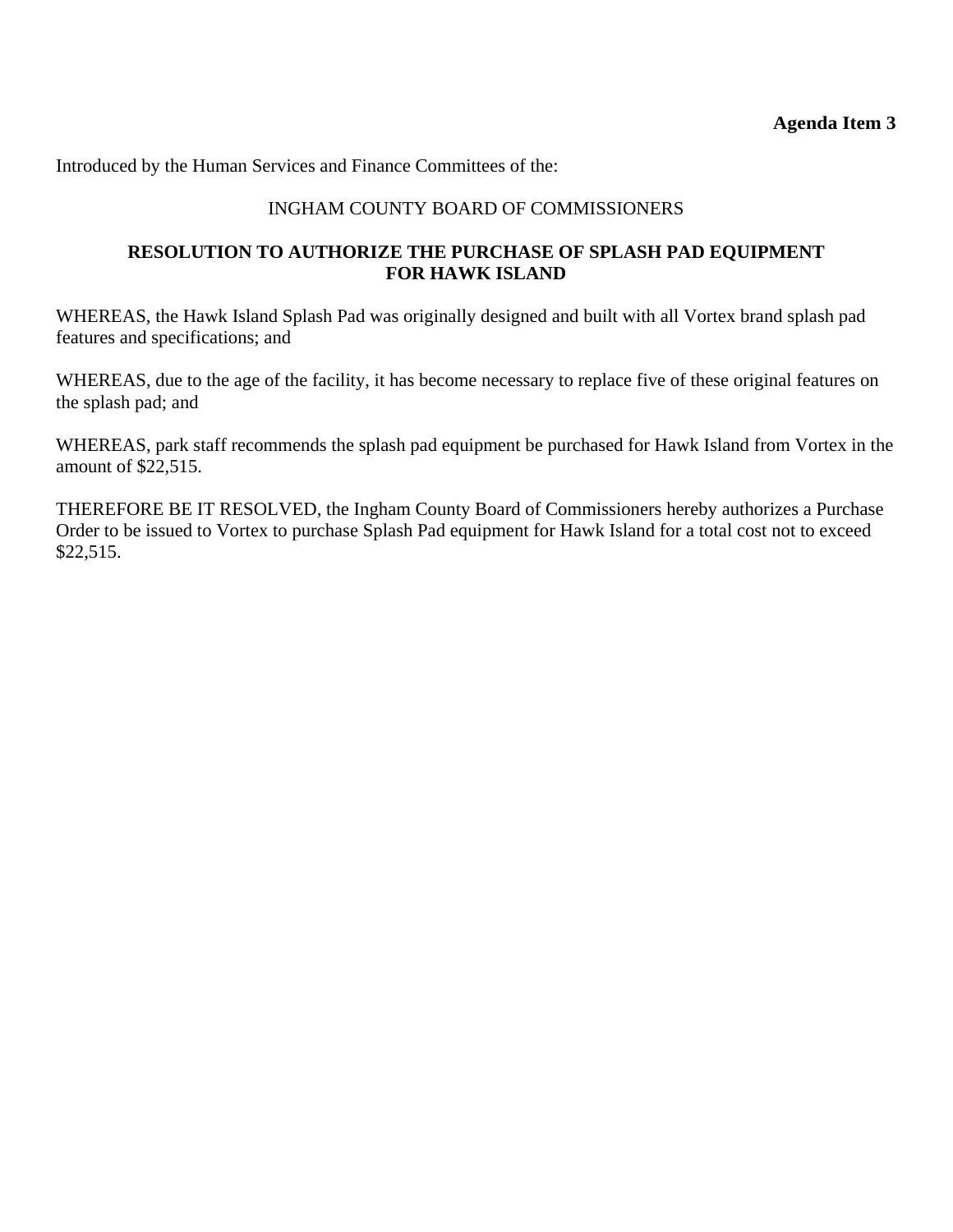<span id="page-25-0"></span>**TO:** Board of Commissioners Human Services and Finance Committees

**FROM:** Sandra Dargatz, Executive Director, Ingham County Fair

Tim Morgan, Parks Director, Ingham County Parks Department

**DATE:** February 7, 2018

**SUBJECT:** Resolution Authorizing Entering into a Contract with Miller's American Rentals dba. American Rentals, Inc. to Provide Sanitation Services for the Ingham County Parks Department and Ingham County Fairgrounds

### **BACKGROUND**

The current contract with Supreme Rental to provide portable restroom services at various Ingham County Parks and the Ingham County Fair will expire on Mach 31, 2018. A decision was made to put out an RFP for the Parks and Fairgrounds together in order to obtain the most cost effective pricing. Miller's American Rentals dba. American Rentals, Inc. presented the lowest qualified bid.

### **ALTERNATIVES**

None.

### **FINANCIAL IMPACT**

Under American Rentals, Inc., the annual cost for the Parks will not exceed \$6,120.00 and the annual cost for the Fairgrounds will not exceed \$4,185.00.

### **OTHER CONSIDERATIONS**

The Ingham County Park Commission and the Ingham County Fair Board request the authorization to enter into a three year contract with Miller's American Rentals, dba. American Rentals, Inc. at 4901 W Grand River, Lansing, MI 48906. We would also request an option to renew the contract for an additional two year period provided there are no cost increases during the term of the Agreement.

### **RECOMMENDATION**

Based on the information presented, I respectfully recommend approval of the attached resolution.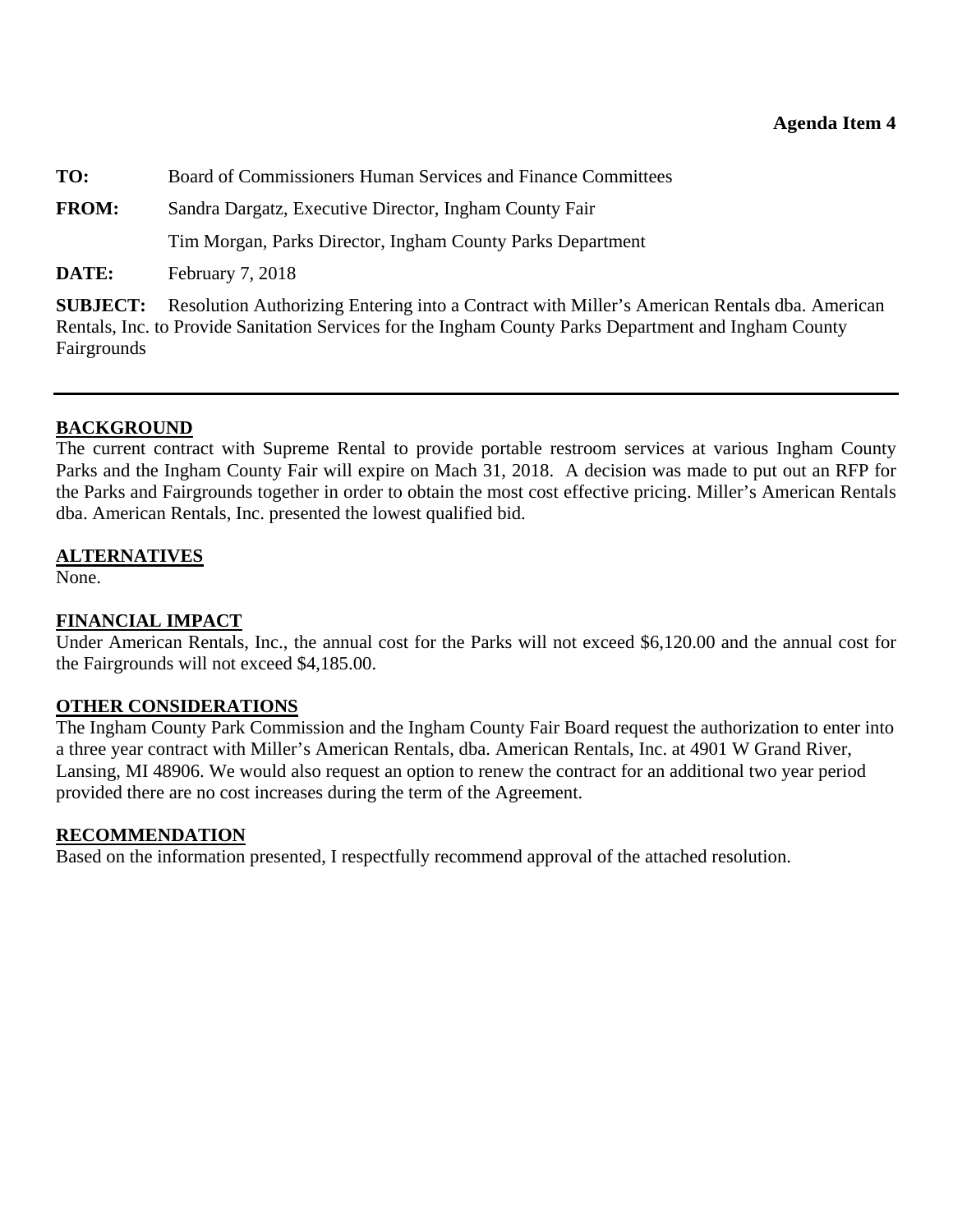#### **Agenda Item 4**

| TO:   | Sandy Dargatz, Fair Director<br>Tim Morgan, Parks Director                     |
|-------|--------------------------------------------------------------------------------|
| FROM: | James Hudgins, Director of Purchasing                                          |
| DATE: | January 23, 2018                                                               |
| RE:   | Memorandum of performance for RFP No. 9-18: Portable Restrooms Rental Services |

Per your request, the Purchasing Department sought proposals for portable restroom rental service including delivery, set-up, servicing and maintenance at various County parks and the Ingham County Fairgrounds for a three-year period with an option to renew for an additional two-year period.

The Purchasing Department can confirm the following:

| Overall Number of   Number of Local<br>Function |         |         |  |
|-------------------------------------------------|---------|---------|--|
|                                                 | Vendors | Vendors |  |
| Vendors invited to propose                      |         |         |  |
| Vendors responding                              |         |         |  |

The following grid is a summary of the vendors' costs:

| Vendor Name                                                | Local<br>Preference      | Parks       | <b>Fairgrounds</b><br>3-Year Total 3-Year Total Annual Total | Parks      | Fairgrounds<br>Annual<br>Total |
|------------------------------------------------------------|--------------------------|-------------|--------------------------------------------------------------|------------|--------------------------------|
| Supreme Sanitation                                         | Yes, Mason               | \$20,685.00 | \$15,015.00                                                  | \$6,895.00 | \$5,005.00                     |
| Miller's American Rentals<br>dba: American Rentals<br>Inc. | No, Lansing<br>(Clinton) | \$18,360.00 | \$12,555.00                                                  | \$6,120.00 | \$4,185.00                     |

*You are now ready to complete the final steps in the process: 1) Evaluate the submissions based on the criteria established in the RFP; 2) confirm funds are available; 3) submit your recommendation of award along with your evaluation to the Purchasing Department; 4) write a memo of explanation; and, 5) prepare a resolution for Board approval.* 

*This Memorandum is to be included with your memo and resolution submission to the Resolutions Group as acknowledgement of the Purchasing Department's participation in the purchasing process.* 

*If I can be of further assistance, please do not hesitate to contact me by e-mail at jhudgins@ingham.org or by phone at 676-7309.*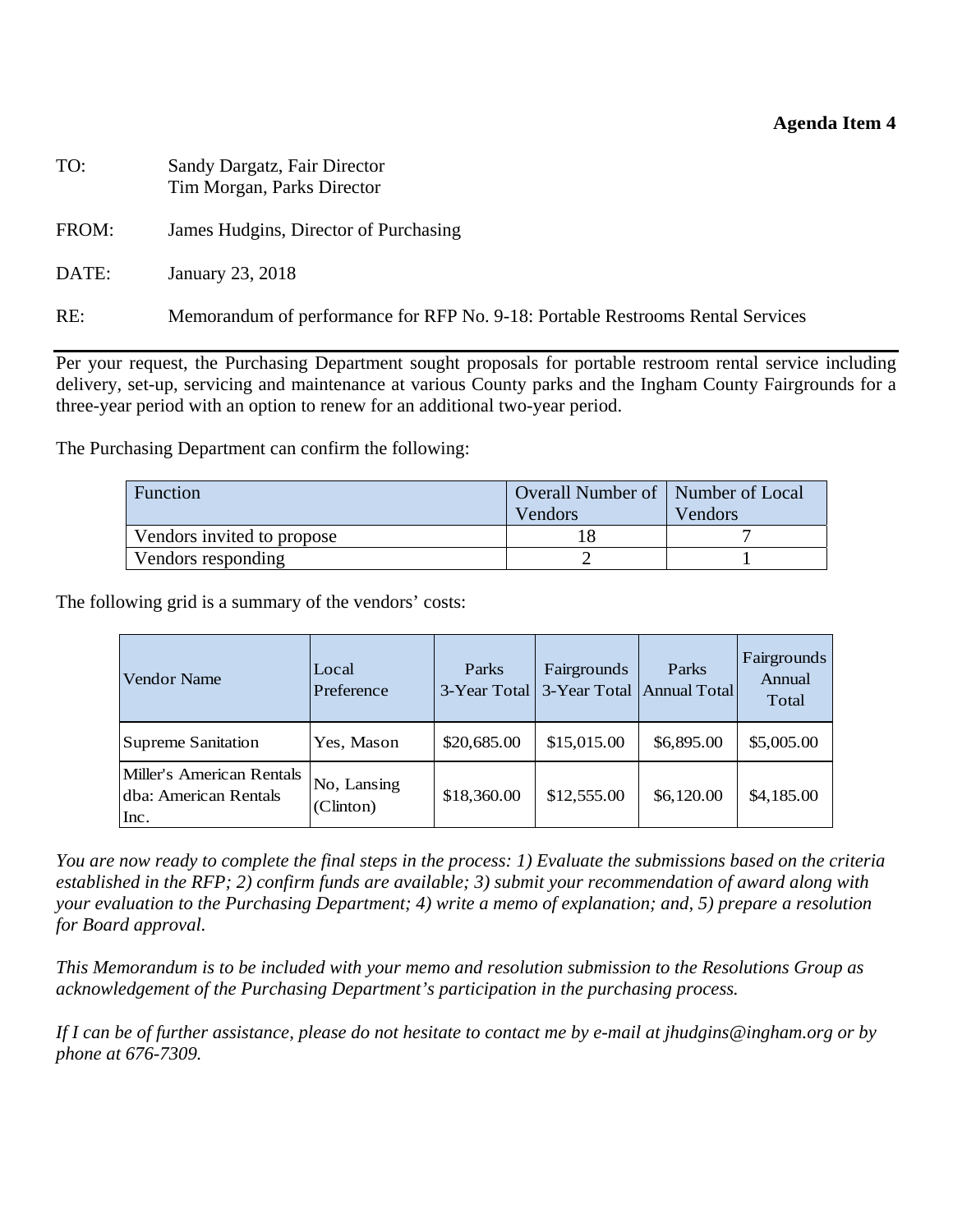Introduced by the Human Services and Finance Committees of the:

### INGHAM COUNTY BOARD OF COMMISSIONERS

#### **RESOLUTION TO AUTHORIZE A CONTRACT WITH MILLER'S AMERICAN RENTALS DBA AMERICAN RENTALS INC. TO PROVIDE SANITATION SERVICES AT THE INGHAM COUNTY FAIR AND AT VARIOUS INGHAM COUNTY PARKS**

WHEREAS, the current contract with Supreme Rental portable restroom services at various Ingham County Parks and the Ingham County Fair will expire on March 31, 2018; and

WHEREAS, a decision was made to put out an RFP for the Parks and Fairgrounds together in order to obtain the most cost effective pricing; and

WHEREAS, the Purchasing Department secured sealed bids; and

WHEREAS, Miller's American Rentals dba. American Rental Inc. had the low bid and in accordance with the the Ingham County Purchasing Policies, the Purchasing Director, the Ingham County Parks Commission, and the Ingham County Fair Board recommends the bid be accepted; and

WHEREAS, the annual cost for the Parks will not exceed \$6,120.00 annually; and

WHEREAS, the annual cost for the Fairgrounds will not exceed \$4,185.00 annually.

THEREFORE BE IT RESOLVED, the Board of Commissioners authorizes entering into a three year contract effective April 1, 2018 with Ingham County and Miller's American Rentals, dba. American Rentals, Inc. at 4901 W Grand River, Lansing, MI 48906 in an amount not to exceed \$6,120.00/annually for the Ingham County Parks Commission and \$4,185.00/annually the Ingham County Fair Board to provide portable restroom services at various County parks and the Ingham County Fairgrounds.

BE IT FURTHER RESOLVED, the Board of Commissioners approves an option to renew the contract for an additional two year period provided there are no cost increases during the term of the Agreement.

BE IT FURTHER RESOLVED, the Ingham County Board of Commissioners authorizes the Board Chairperson to sign any necessary documents that are consistent with this resolution and approved as to form by the County Attorney.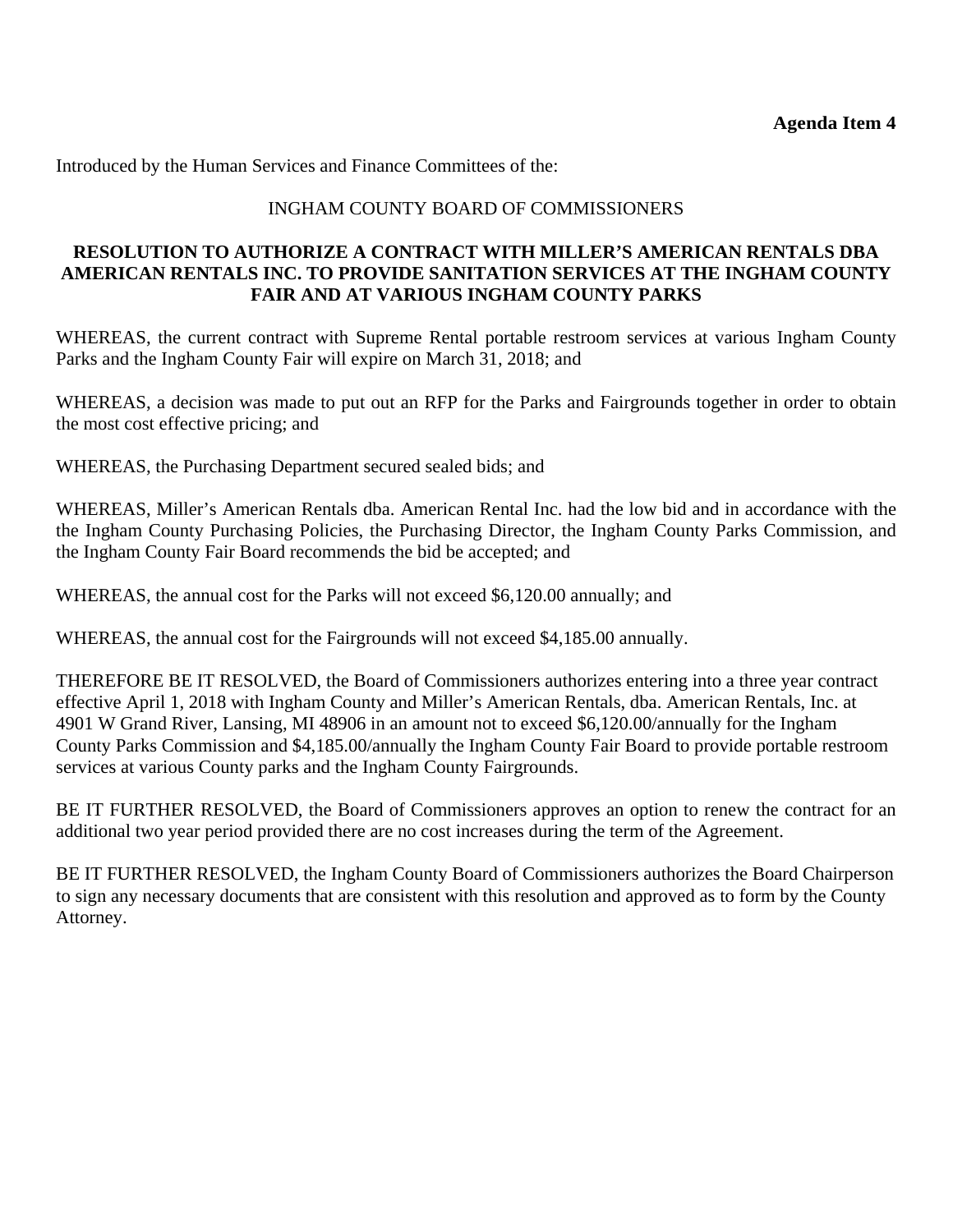<span id="page-28-0"></span>

| TO:          | Board of Commissioners Human Services & Finance Committees                                |  |
|--------------|-------------------------------------------------------------------------------------------|--|
| <b>FROM:</b> | Linda S. Vail, MPA, Health Officer                                                        |  |
| DATE:        | February $5, 2018$                                                                        |  |
|              | <b>SUBJECT:</b> Great Start Agreement with the Midland County Educational Services Agency |  |
|              | For the meeting agendas of February 21, 2018 and February 26, 2018                        |  |

### **BACKGROUND**

Since 2009, the Ingham County Health Department's (ICHD) Office for Young Children (OYC) has received funding from the Midland County Educational Services Agency (MCESA) to serve as the Central Resource Center for the Great Start to Quality Program. An agreement has been proposed by MCESA for OYC to continue to provide these services for FY 2018.

Under this agreement, OYC will coordinate regional communication and outreach, oversee Central Resource Center management, and provide assistance and professional development to childcare programs and families within a ten county region. This agreement will be in effect from October 1, 2017 through March 31, 2018.

### **ALTERNATIVES**

There are no alternatives.

### **FINANCIAL IMPACT**

MCESA will subcontract with ICHD for up to \$235,633 to serve as the Central Resource Center for the Great Start to Quality Program. This funding was anticipated in the ICHD FY 2018 budget.

### **OTHER CONSIDERATIONS**

There are no other considerations.

### **RECOMMENDATION**

Based on the information presented, I respectfully recommend the Board of Commissioners approve the attached resolution authorizing an agreement with MCESA for OYC to serve as the Central Resource Center for the Great Start to Quality Program, in an amount not to exceed \$235,633 for the period of October 1, 2017 through March 31, 2018.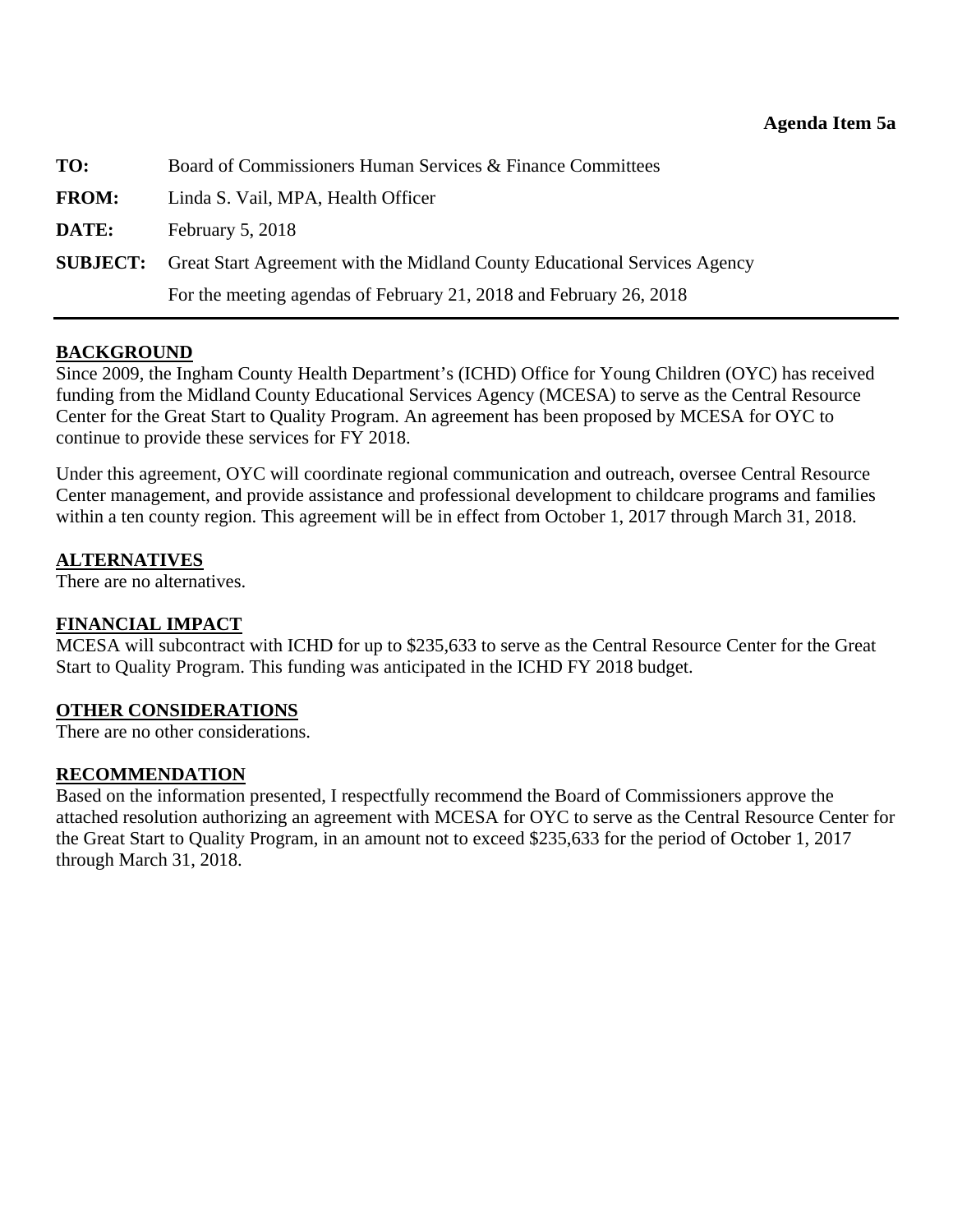Introduced by the Board of Commissioners Human Services and Finance Committees of the:

#### INGHAM COUNTY BOARD OF COMMISSIONERS

#### **RESOLUTION TO ENTER GREAT START AGREEMENT WITH THE MIDLAND COUNTY EDUCATIONAL SERVICES AGENCY**

WHEREAS, since 2009, the Ingham County Health Department's (ICHD) Office for Young Children (OYC) has received funding from the Midland County Educational Services Agency (MCESA) to serve as the Central Resource Center for the Great Start to Quality Program; and

WHEREAS, an agreement has been proposed by MCESA for OYC to continue to provide these services for FY 2018; and

WHEREAS, this agreement includes up to \$235,633 in funding for these services which was anticipated in the ICHD FY 2018 budget; and

WHEREAS, the Health Officer recommends that that the Board of Commissioners authorize an agreement with MCESA for OYC to serve as the Central Resource Center for the Great Start to Quality Program, in an amount not to exceed \$235,633 for the period of October 1, 2017 through March 31, 2018.

THEREFORE BE IT RESOLVED, that the Ingham County Board of Commissioners authorizes an agreement with MCESA for OYC to serve as the Central Resource Center for the Great Start to Quality Program, in an amount not to exceed \$235,633 for the period of October 1, 2017 through March 31, 2018.

BE IT FURTHER RESOLVED, that the Chairperson of the Ingham County Board of Commissioners is authorized to sign any necessary contract documents after approval as to form by the County Attorney.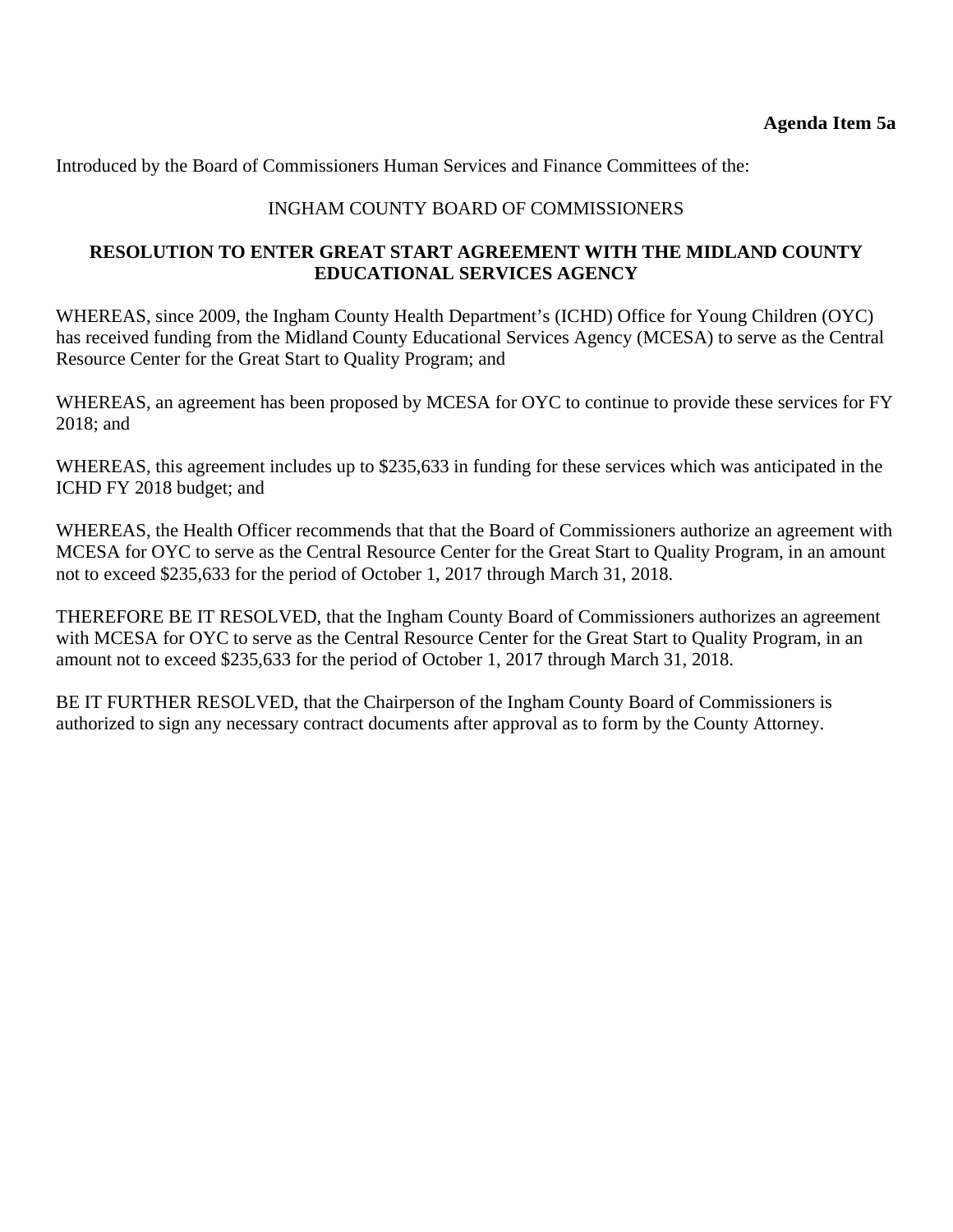<span id="page-30-0"></span>

| TO:          | Board of Commissioners Human Services and Finance Committees |  |
|--------------|--------------------------------------------------------------|--|
| <b>FROM:</b> | Linda S. Vail, MPA, Health Officer                           |  |
| DATE:        | January 31, 2018                                             |  |
|              | <b>SUBJECT:</b> Authorization to Amend Resolution #17-432    |  |
|              | For the meeting agendas of February 21 and February 26, 2018 |  |

#### **BACKGROUND**

Centers for Medicare and Medicaid Services (CMS) forms 855A and 855B must be completed and filed each time Ingham County Health Department (ICHD) establishes, changes, or terminates a health center location or it will lose its ability to obtain enhanced reimbursements through Medicaid and Medicare. The Public Health Services Act enables ICHD Community Health Centers as Federally Qualified Health Centers under section 330e and Federally Qualified Health Center Look-Alikes, to obtain enhanced reimbursement through Medicaid and Medicare. CMS requires that those authorized to sign CMS forms 855A and 855B be named. CMS form 855A indicates that an exact percentage of management control be stated for each health center position. Within resolution #17-432, the following positions/names were authorized to sign CMS forms 855A and 855B with a corresponding percent of management control:

- Anne C. Scott, Interim Deputy Health Officer/Executive Director (40%)
- Linda S. Vail, Health Officer (35%)
- Eric Thelen, Health Department Chief Financial Officer (25%)

With the appointment of Anne Scott as the permanent Deputy Health Officer /Executive Director, resolution #17-432 must be amended as follows:

- Anne C. Scott, Deputy Health Officer/Executive Director (40%)
- Linda S. Vail, Health Officer (35%)
- Eric Thelen, Health Department Chief Financial Officer (25%)

### **ALTERNATIVES**

There are no alternatives

### **FINANCIAL IMPACT**

There are no financial Impacts.

### **OTHER CONSIDERATIONS**

There are no other considerations.

#### **RECOMMENDATION**

Based on the information presented, I respectfully recommend approval of the attached resolution in support of amending Resolution #17-432 to authorize the following people to sign CMS forms 855A and 855B with a corresponding percent of management control for each person listed:

- Anne C. Scott, Deputy Health Officer/Executive Director (40%)
- Linda S. Vail, Health Officer (35%)
- Eric Thelen, Health Department Chief Financial Officer (25%)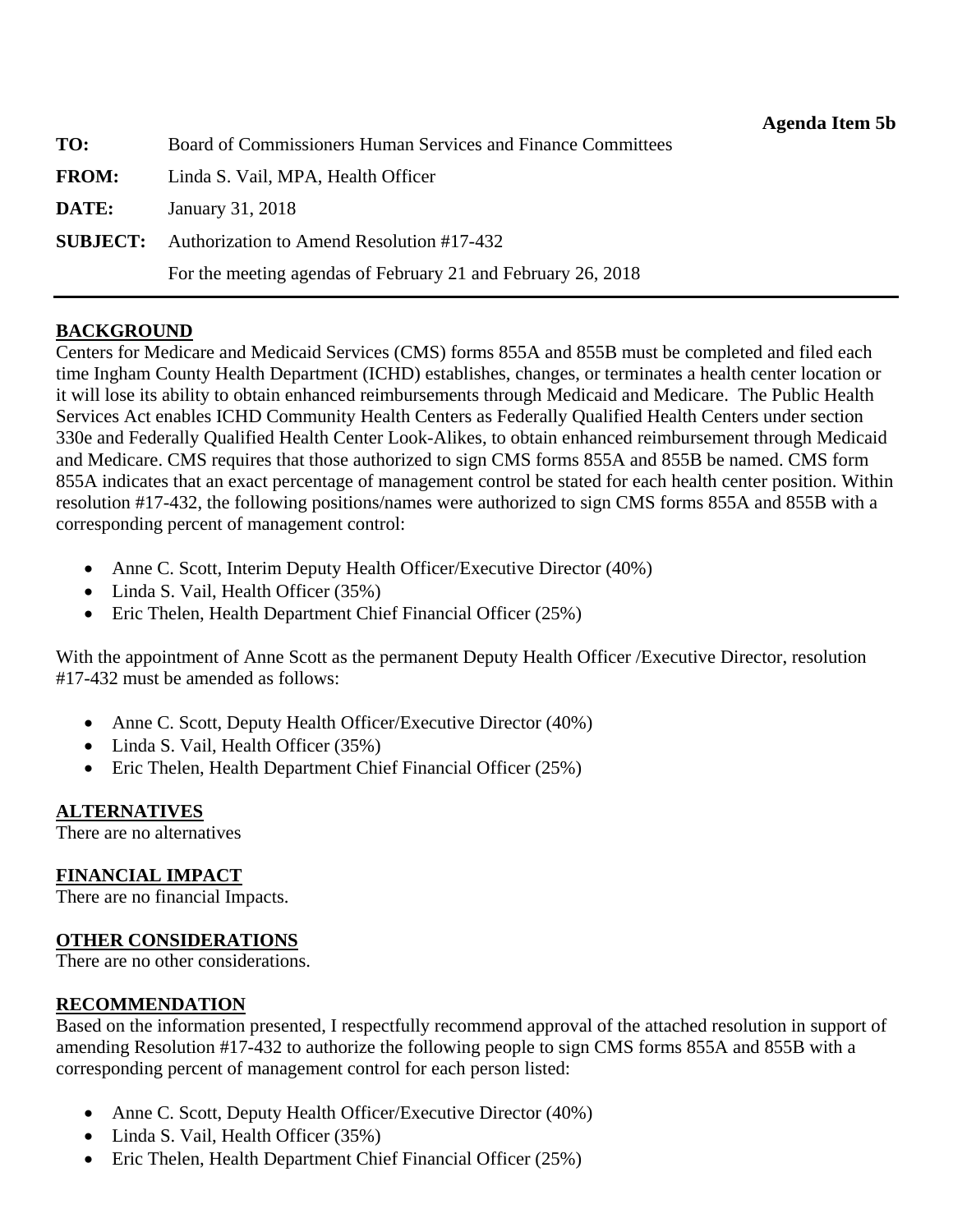Introduced by the Human Services and Finance Committees of the:

## INGHAM COUNTY BOARD OF COMMISSIONERS

#### **RESOLUTION AUTHORIZING AN AMENDMENT TO RESOLUTION #17-432**

WHEREAS, Centers for Medicare and Medicaid Services (CMS) forms 855A and 855B must be completed and filed each time the ICHD establishes, changes, or terminates a health center location or it will lose its ability to obtain enhanced reimbursements through Medicaid and Medicare; and

WHEREAS, the Public Health Services Act enables ICHD Community Health Centers as Federally Qualified Health Centers under section 330e and Federally Qualified Health Center Look-Alikes, to obtain enhanced reimbursement through Medicaid and Medicare; and

WHEREAS, the CMS require that those authorized to sign CMS forms 855A and 855B be named; and

WHEREAS, CMS form 855A indicates that an exact percentage of management control be stated for each health center position; and

WHEREAS, Resolution *#*17-432, the following positions were authorized to sign CMS forms 855A and 855B with the following percent of management control:

- Anne C. Scott, Interim Deputy Health Officer/Executive Director (40%)
- Linda S. Vail, Health Officer (35%)
- Eric Thelen, Health Department Chief Financial Officer (25%)

WHERAS, with the appointment of Anne C. Scott as the permanent Deputy Health Officer/Executive Director, resolution #17-432 must be amended to reflect this change.

THEREFORE BE IT RESOLVED, the Ingham County Board of Commissioners authorizes the following people to sign CMS forms 855A and 855B with the following percent of management control:

- Anne C. Scott, Deputy Health Officer/Executive Director (40%)
- Linda S. Vail, Health Officer (35%)
- Eric Thelen, Health Department Chief Financial Officer (25%)

BE IT FURTHER RESOLVED, that the Chairperson of the Ingham County Board of Commissioners is authorized to sign the necessary contract documents on behalf of the County after approval as to form by the County Attorney.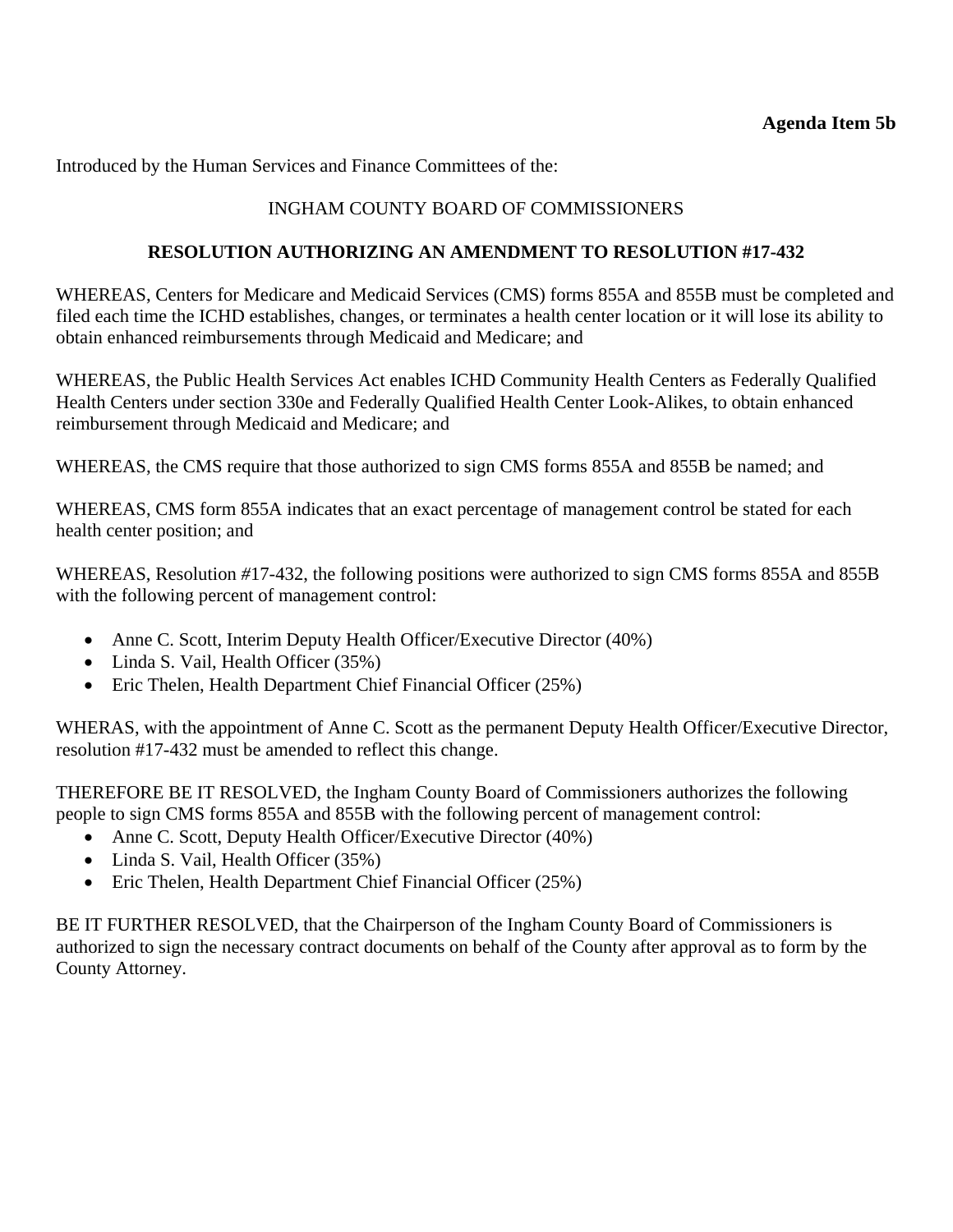<span id="page-32-0"></span>**TO:** Board of Commissioners Finance and Human Services Committee

**FROM:** Linda S. Vail, Health Officer

**DATE:** January 31, 2018

**SUBJECT:** Amendment to Resolution 18-024 for FY 18 State of Michigan Comprehensive Agreement Amendment #1

For the meeting agendas of February 21, 2018 and February 26, 2018

#### **BACKGROUND**

Ingham County Health Department (ICHD) currently receives funding from Michigan Department of Health and Human Services (MDHHS) via the Comprehensive Agreement. The Comprehensive Agreement is the annual process whereby MDHHS transmits State and Federal Funds to Ingham County to support public health programs. The Board of Commissioners (BOC) authorized the 2017-2018 Comprehensive Agreement through Resolution #17-293 and Amendment # 1 through Resolution # 18-024 which increased the agreement amount to \$5,299,244. MDHHS has subsequently added \$140,000 to MDHHS Master Agreement Amendment # 1.

#### **ALTERNATIVES**

There are no alternatives.

#### **FINANCIAL IMPACT**

The financial impact of this amendment will increase the agreement for Comprehensive Local Health Services from \$5,299,244 to \$5,439,244, an increase of \$140,000. The amendment makes the following specific changes in the budget:

SEAL! Michigan Dental Sealant \$50,000 – new funding Tobacco Use Reduction in People with HIV/AIDS  $$90,000$  – new funding

#### **OTHER CONSIDERATIONS**

There are no other considerations.

#### **RECOMMENDATION**

Based on the information presented, I respectfully recommend approval of the attached resolution to support Amendment # 1 with Michigan Department of Health & Human Services (MDHSS) effective October 1, 2017 through September 30, 2018.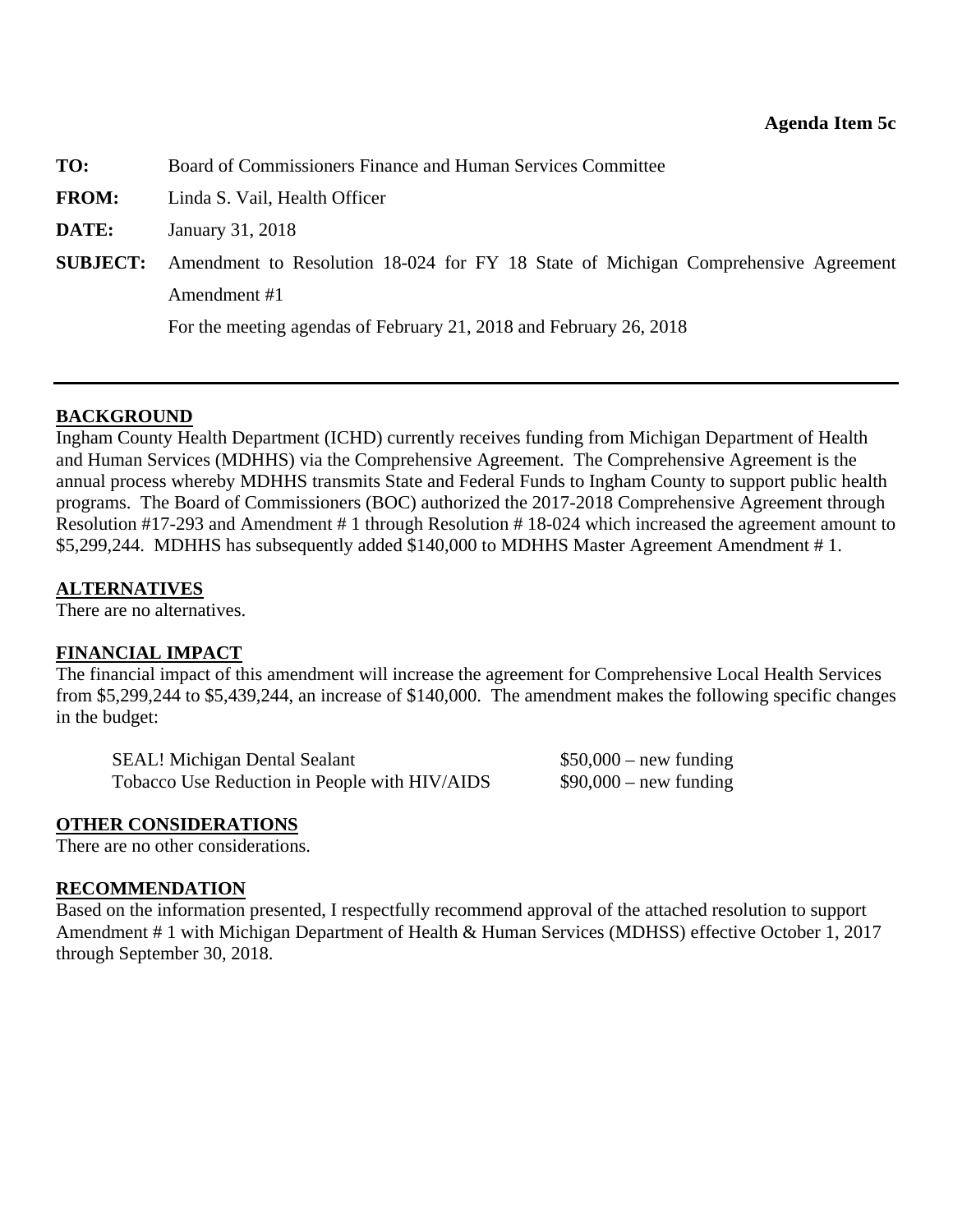Introduced by the Human Services and Finance Committees of the:

### INGHAM COUNTY BOARD OF COMMISSIONERS

#### **RESOLUTION TO AMEND RESOLUTION # 18-024 TO AUTHORIZE AMENDMENT #1 TO THE 2017-2018 COMPREHENSIVE AGREEMENT WITH THE MICHIGAN DEPARTMENT OF HEALTH AND HUMAN SERVICES**

WHEREAS, the responsibility for protecting the health of the public is a shared responsibility between the State and County governments in Michigan; and

WHEREAS, Michigan Department of Health & Human Services (MDHHS) and local health departments enter into contracts to clarify the role and responsibilities of each party in protecting public health; and

WHEREAS, MDHHS and ICHD have entered into a 2017-2018 Comprehensive Agreement authorized in Resolution #17-293; and Amendment # 1 in Resolution 18-024; and

WHEREAS, MDHHS wishes to amend Amendment #1 passed by Resolution #18-024 to adjust grant funding levels, in the amount of \$140,000 and clarify agreement procedures; and

WHEREAS, the Health Officer has recommended that the Board of Commissioners amend Resolution 18-024 which authorized Amendment #1.

THEREFORE BE IT RESOLVED, that the Ingham County Board of Commissioners authorizes to amend Resolution 18-024 Amendment #1 to the 2017-2018 Comprehensive Agreement with Michigan Department of Health & Human Services (MDHHS) effective October 1, 2017 through September 30, 2018.

BE IT FURTHER RESOLVED, that the total amount of Amendment #1 funding increase is \$140,000 (increasing from \$5,299,244 to \$5,439,244).

BE IT FURTHER RESOLVED, that the increase consists of the following specific changes to program budgets:

| <b>SEAL!</b> Michigan Dental Sealant          | $$50,000$ – new funding |
|-----------------------------------------------|-------------------------|
| Tobacco Use Reduction in People with HIV/AIDS | $$90,000$ – new funding |

BE IT FURTHER RESOLVED, that the Health Officer is authorized to submit Amendment #1 of the 2017- 2018 Comprehensive Agreement electronically through the Mi-E Grants system after approval as to form by the County Attorney.

BE IT FURTHER RESOLVED, that the Controller/Administrator is authorized to make any necessary adjustments consistent with this resolution.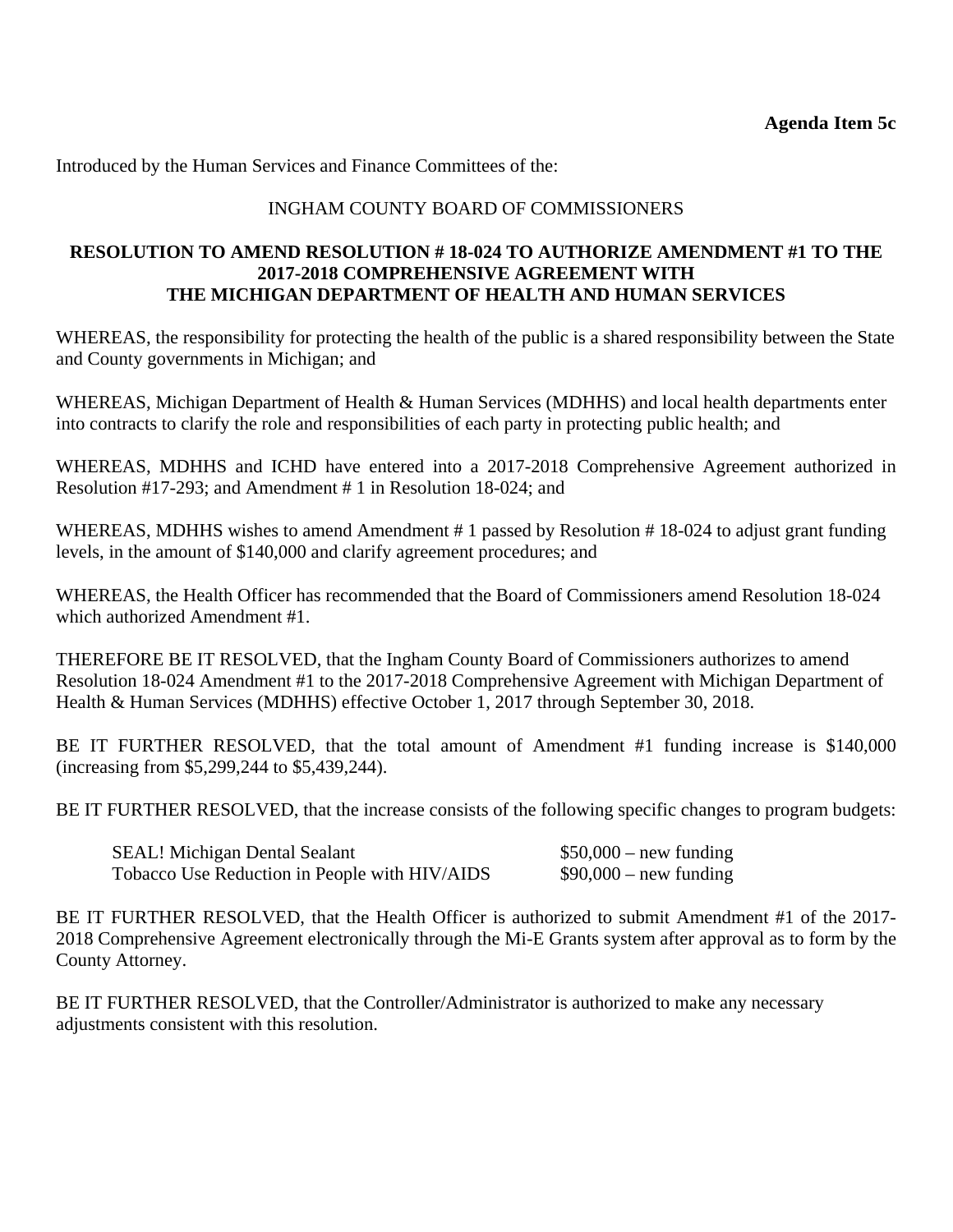<span id="page-34-0"></span>

| TO:          | Board of Commissioners Human Services and Finance Committees       |  |
|--------------|--------------------------------------------------------------------|--|
| <b>FROM:</b> | Linda S. Vail, MPA, Health Officer                                 |  |
| DATE:        | January 31, 2018                                                   |  |
|              | <b>SUBJECT:</b> Contract Pharmacy Agreement with Meijer, Inc.      |  |
|              | For the meeting agendas of February 21, 2018 and February 26, 2018 |  |

### **BACKGROUND**

Ingham County Health Department (ICHD) wishes to enter into a one year agreement with Meijer, Inc. in order to offer lower drug costs to uninsured patients and capture 340B program savings. Through Resolution #17- 354, ICHD entered into an agreement with 340Basics, a company that acts as ICHD's third party administrator to ensure compliance for contract pharmacy services through the 340B drug purchasing program. As part of the agreement, 340Basics works to broker contract pharmacy agreements with the pharmacies that fill the greatest number of prescriptions for Ingham Community Health Center (ICHC) patients. Because Meijer, Inc. fulfills this criteria of the greatest number of prescriptions for ICHC patients, ICHD wishes to enter into an agreement with Meijer, Inc., effective immediately upon approval and shall renew annually on an automatic basis.

#### **ALTERNATIVES**

There are no alternatives.

#### **FINANCIAL IMPACT**

The terms of the contract pharmacy agreement include a prescription filling fee of \$25.00 per generic qualified dispensed drug and \$28.00 per brand qualified dispensed drug. The total costs of this agreement are offset by the program savings, which are projected at more than \$54,000.00 annually.

#### **OTHER CONSIDERATIONS**

There are no other considerations.

#### **RECOMMENDATION**

Based on the information presented, I respectfully recommend authorizing IHCD to enter into an agreement with Meijer, Inc. for Contract Pharmacy services as part of the 340B Program to be effective upon approval and to renew annually on an automatic basis.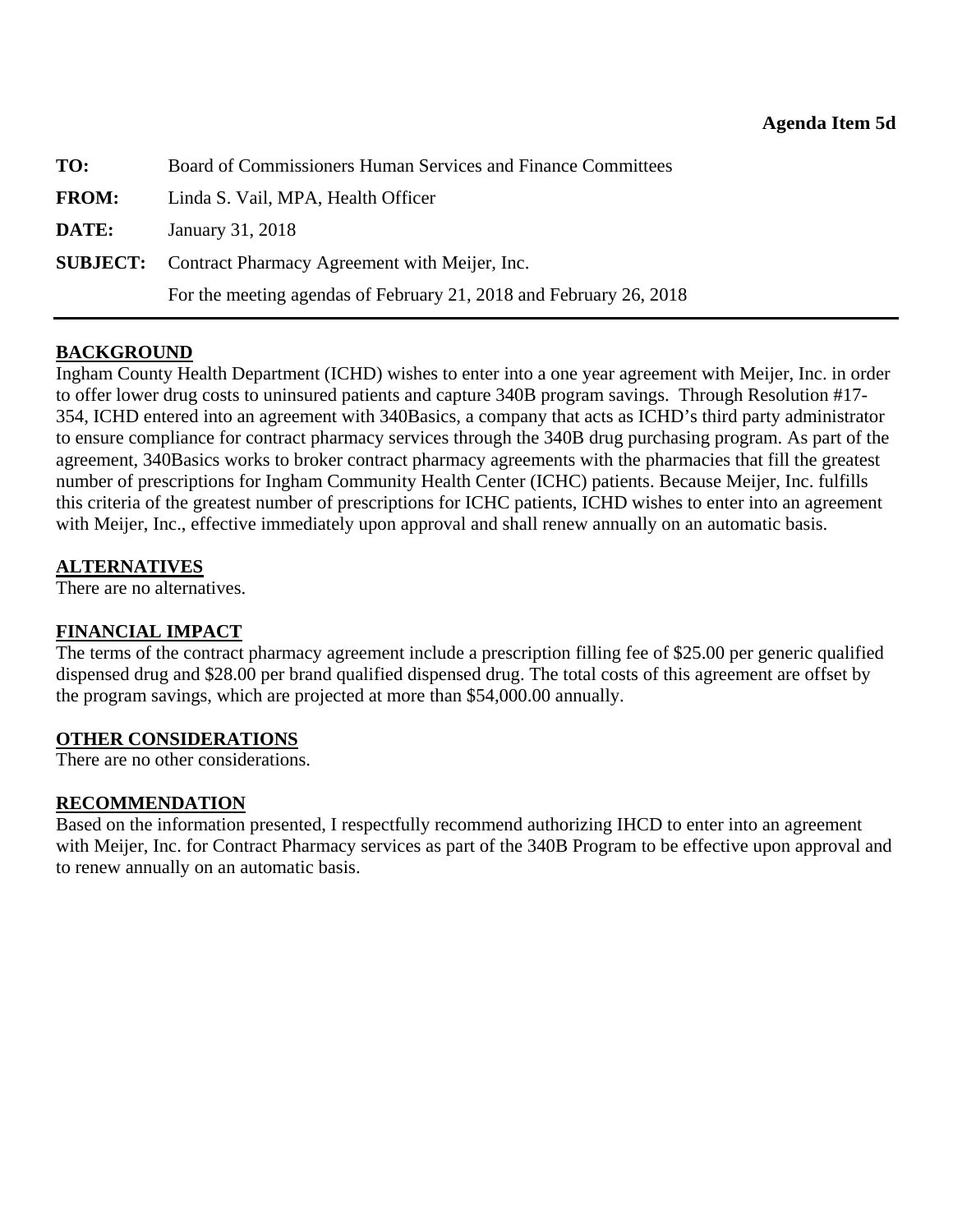Introduced by the Human Services and Finance Committees of the:

### INGHAM COUNTY BOARD OF COMMISSIONERS

#### **RESOLUTION TO AUTHORIZE A PHARMACY AGREEMENT WITH MEIJER, INC.**

WHEREAS, Through Resolution #17-354, Ingham County Health Department (ICHD) entered an agreement with 340Basics, a company that acts as ICHD's third party administrator to ensure compliance for contract pharmacy services through the 340B drug purchasing program; and

WHEREAS, as part of that agreement, 340Basics works to broker contract agreements with the pharmacies that fill the greatest number of prescriptions for Ingham Community Health Center (ICHC) patients; and

WHEREAS, ICHD wishes to enter into a one year agreement with Meijer, Inc. in order to offer lower drug costs to uninsured patients and capture 340B program savings; and

WHEREAS, the terms of the contract pharmacy agreement include a prescription filling fee of \$25.00 per generic qualified dispensed drug and \$28.00 per brand qualified dispensed drug; and

WHEREAS, the total costs of this agreement are offset by the program savings, which are projected at more than \$54,000 annually and the terms of the agreement shall be effective immediately and shall renew annually on an automatic basis; and

WHEREAS, ICHC Board of Directors supports entering an agreement with Meijer, Inc. for contract pharmacy services.

THEREFORE BE IT RESOLVED, that the Ingham County Board of Commissioners authorizes ICHD to enter into an agreement with Meijer, Inc. for contract pharmacy services as part of the 340B Program for the term of one year which shall begin immediately upon approval and shall renew annually on an automatic basis.

BE IT FURTHER RESOLVED, that the Controller/Administrator is authorized to make any necessary budget adjustments consistent with this resolution

BE IT FURTHER RESOLVED, that the Chairperson of the Ingham County Board of Commissioners is authorized to sign the necessary contract documents on behalf of the County after approval as to form by the County Attorney.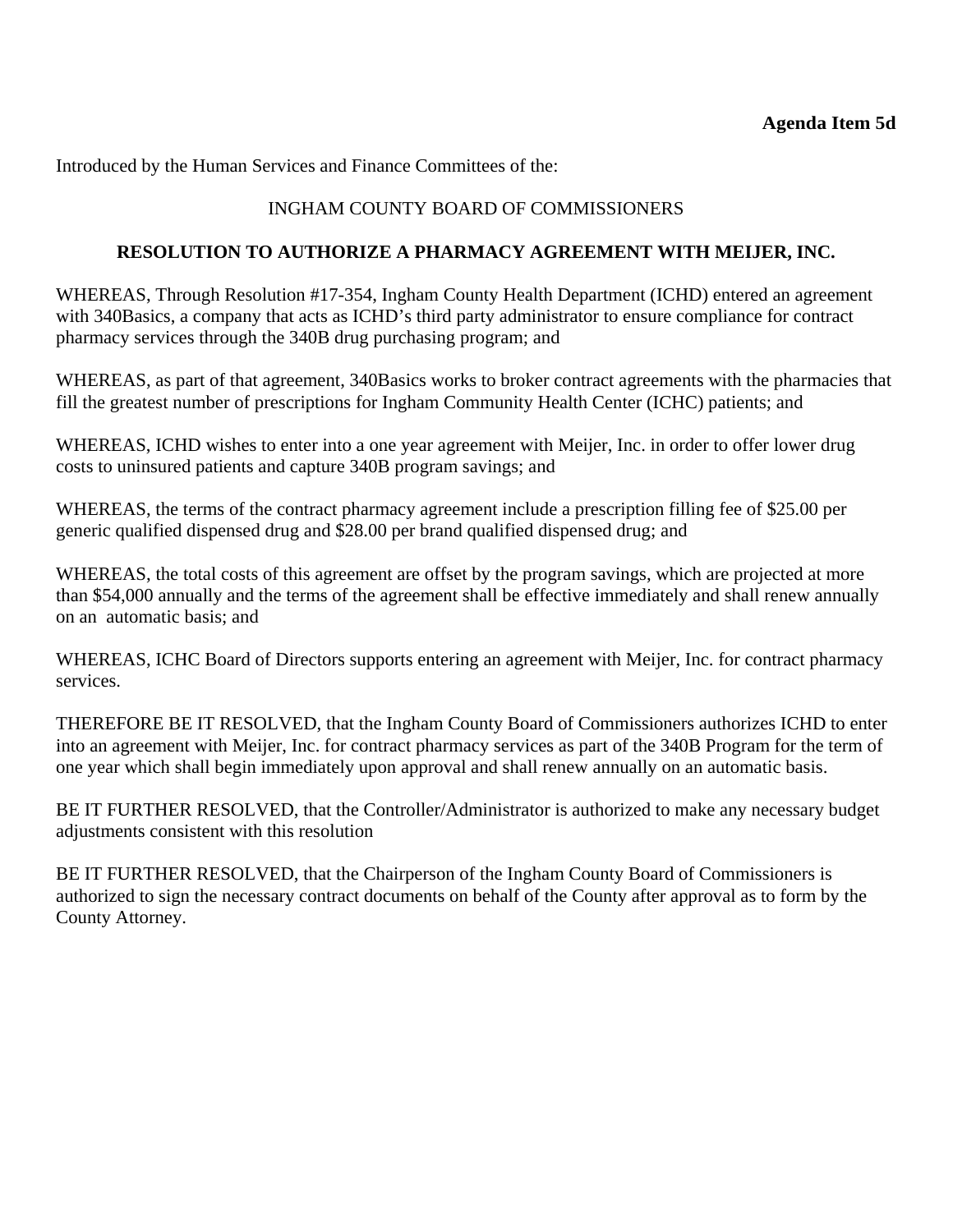<span id="page-36-0"></span>

| TO:          | Board of Commissioners Human Services and Finance Committees       |
|--------------|--------------------------------------------------------------------|
| <b>FROM:</b> | Linda S. Vail, MPA, Health Officer                                 |
| DATE:        | January 31, 2018                                                   |
|              | <b>SUBJECT:</b> Contract Pharmacy Agreement with Walmart           |
|              | For the meeting agendas of February 21, 2018 and February 26, 2018 |

### **BACKGROUND**

ICHD wishes to enter into a one year agreement with Walmart in order to offer lower drug costs to uninsured patients and capture 340B program savings. Through Resolution17-354, ICHD entered into an agreement with 340Basics, a company that acts as ICHD's third party administrator to ensure compliance for contract pharmacy services through the 340B drug purchasing program. As part of this agreement, 340Basics works to broker contract agreements with the pharmacies that fill the greatest number of prescriptions for Ingham Community Health Center (ICHC) patients. Because Walmart fulfills this criteria of the greatest number of prescriptions for ICHC patients, ICHD wishes to enter into an agreement with Walmart, effective immediately upon approval and shall renew annually on an automatic basis.

#### **ALTERNATIVES**

There are no alternatives.

### **FINANCIAL IMPACT**

The terms of the contract pharmacy agreement include a \$200.00 a month access fee and a \$25.00 prescription filling fee. The total costs of this agreement are offset by the program savings, which are projected to net \$4,500.00/month or \$54,000.00 annually.

#### **OTHER CONSIDERATIONS**

There are no other considerations.

#### **RECOMMENDATION**

Based on the information presented, I respectfully recommend authorizing ICHD to enter into an agreement with Walmart for Contract Pharmacy services as part of the 340B Program to be effective upon approval and to renew annually on an automatic basis.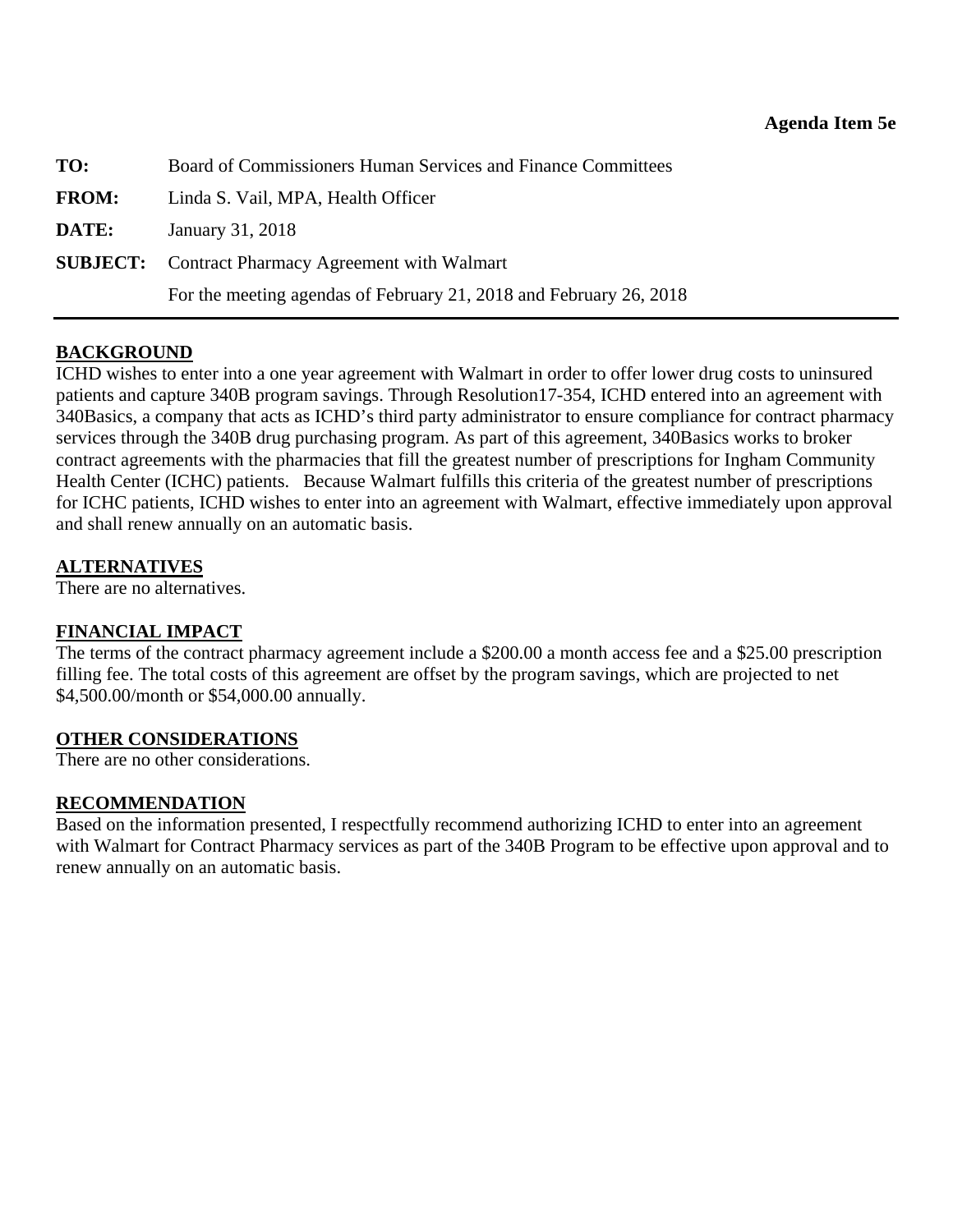Introduced by the Human Services and Finance Committees of the:

### INGHAM COUNTY BOARD OF COMMISSIONERS

#### **RESOLUTION TO AUHTORIZE A PHARMACY AGREEMENT WITH WALMART**

WHEREAS, through Resolution 17-354, Ingham County Health Department (ICHD) entered an agreement with 340Basics, a company that acts as ICHD's third party administrator to ensure compliance for contract pharmacy services through the 340B drug purchasing program; and

WHEREAS, as part of that agreement, 340Basics works to broker contract pharmacy agreements with pharmacies that fill the greatest number of prescriptions for Ingham Community Health Center (ICHC) patients; and

WHEREAS, ICHD wishes to enter a one year agreement with Walmart in order to offer lower drug costs to uninsured patients and capture 340B program savings; and

WHEREAS, the terms of the contract pharmacy agreement include a \$200.00 a month access fee, and a \$25.00 prescription filling fee. The total costs of this agreement are offset by the program savings, which are projected to net \$4,500.00/month or \$54,000.00 annually; and

WHEREAS, the terms of the agreement shall automatically renew annually; and

WHEREAS, ICHC Board of Directors supports entering an agreement with Walmart for contract pharmacy services.

THEREFORE BE IT RESOLVED, that the Ingham County Board of Commissioners authorizes ICHD be to enter into an agreement with Walmart for Contract Pharmacy services as part of the 340B Program for the term of one year to be effective immediately upon approval and to renew automatically on an annual basis.

BE IT FURTHER RESOLVED, that the Controller/Administrator is authorized to make any necessary budget adjustments consistent with this resolution.

BE IT FURTHER RESOLVED, that the Chairperson of the Ingham County Board of Commissioners is authorized to sign any necessary contract documents on behalf of the County after approval as to form by the County Attorney.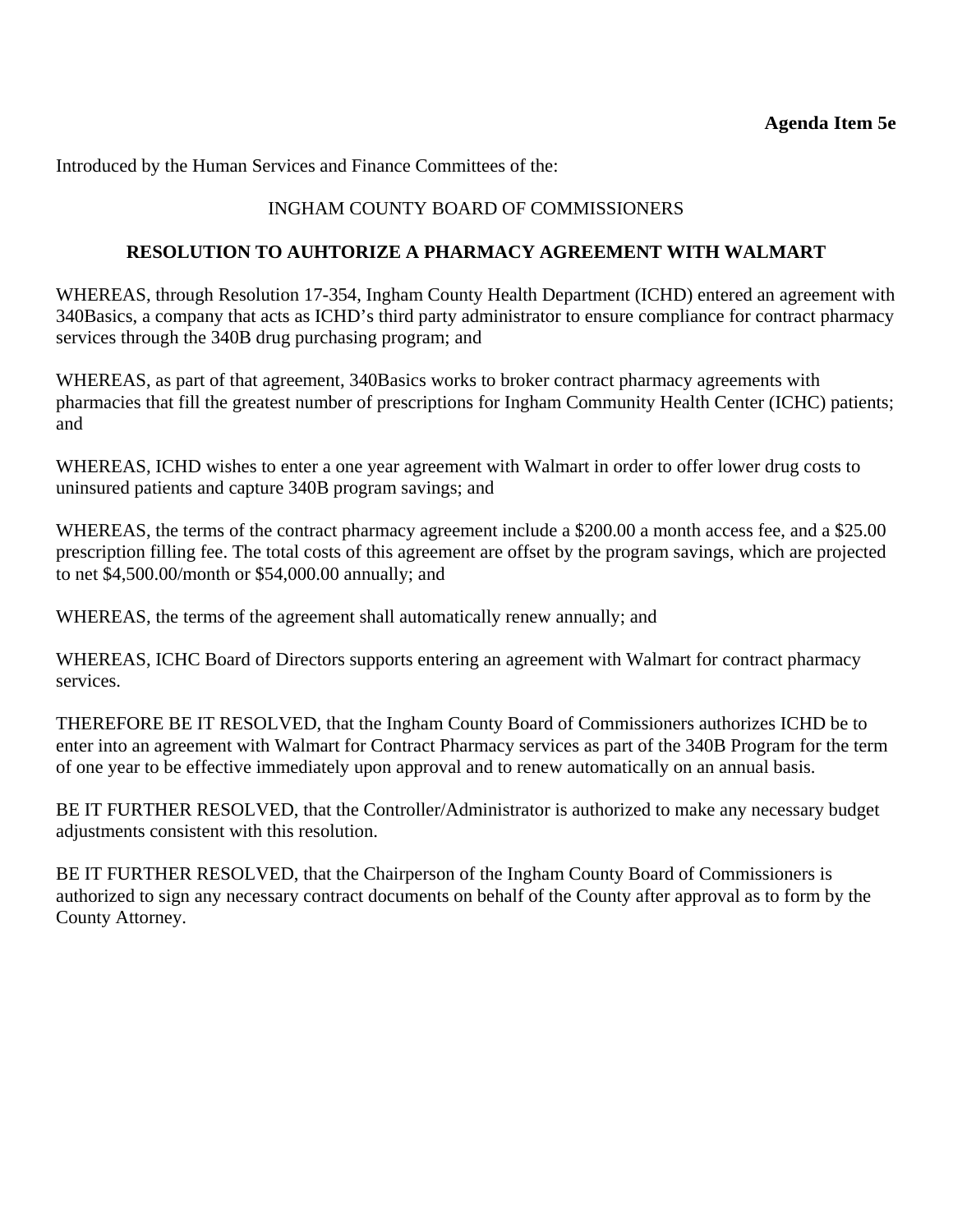#### **Agenda Item 6**

<span id="page-38-0"></span>

| TO:   | Human Services and Finance Committees                                                                                                                                                                         |
|-------|---------------------------------------------------------------------------------------------------------------------------------------------------------------------------------------------------------------|
| FROM: | Jared Cypher, Deputy Controller                                                                                                                                                                               |
| DATE: | January 22, 2018                                                                                                                                                                                              |
| RE:   | Resolution Authorizing an Agreement with Miller Law Firm, P.C. to Represent Ingham County<br>in Opioid Litigation<br>For the meeting agendas of February 5 and February 7 (tabled to Feb. 26 Human Svs. Mtg.) |

#### **BACKGROUND**

This resolution authorizes an agreement with Miller Law Firm to secure legal assistance in pursuing litigation and providing legal services in pursuing legal claims against various pharmaceutical manufacturers and/or distributors.

#### **ALTERNATIVES**

The County could opt not to participate in litigation vs. manufacturers and distributors of opioids.

#### **FINANCIAL IMPACT**

Miller Law Firm would be paid 25% of any recovery for Ingham County on a contingent fee basis.

#### **OTHER CONSIDERATIONS**

Robins Geller Rudman & Dowd LLP will serve as co-counsel. Miller Law Firm has also been retained by Wayne, Oakland and Monroe Counties.

#### **RECOMMENDATION**

Based on the information presented, I respectfully recommend approval of the attached resolution.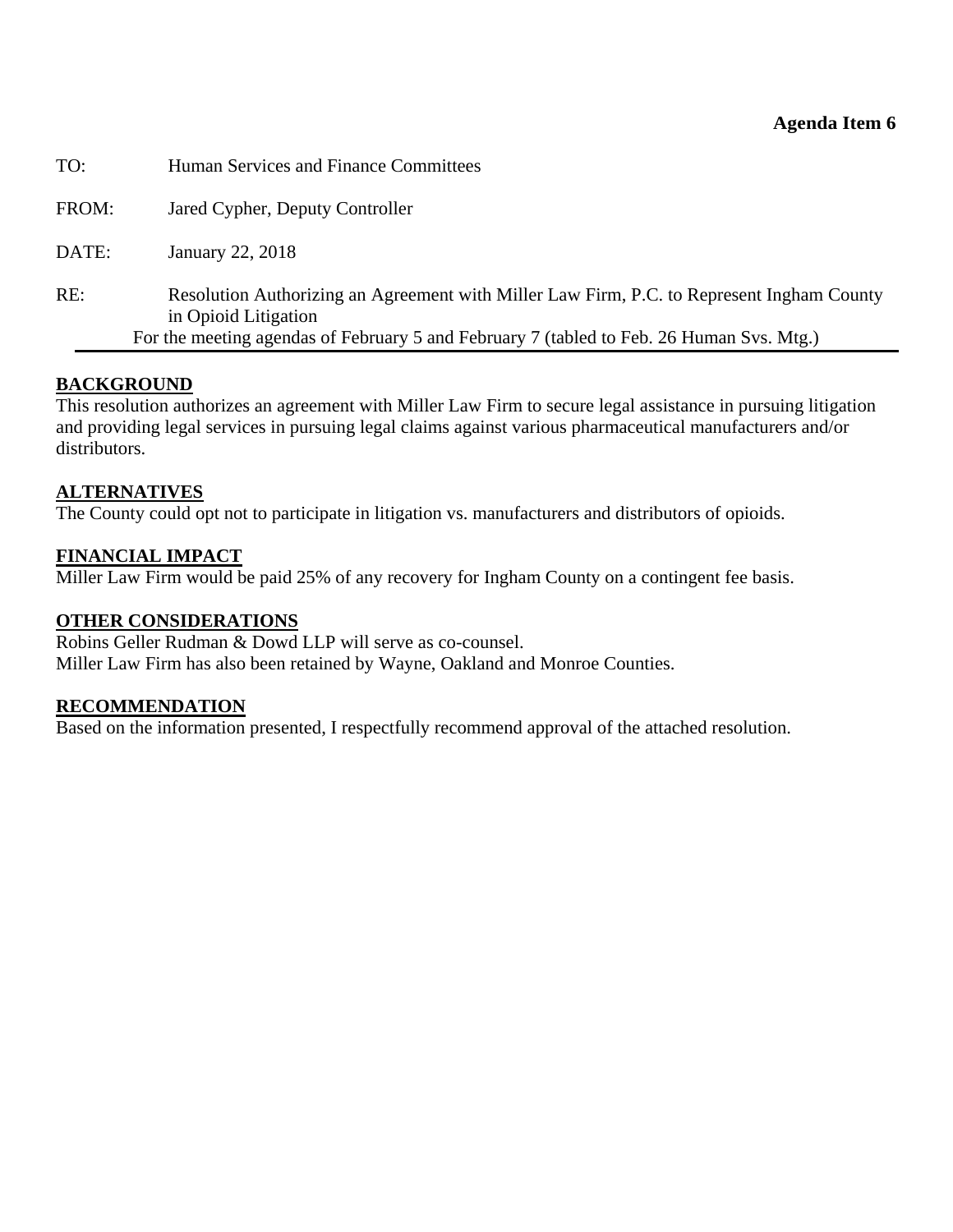#### **Agenda Item 6**

| TO:   | Jared Cypher, Deputy Controller                                                                              |
|-------|--------------------------------------------------------------------------------------------------------------|
| FROM: | James Hudgins, Director of Purchasing                                                                        |
| DATE: | January 4, 2018                                                                                              |
| RE:   | Memorandum of performance for RFP No. 204-17: Legal Services for the Ingham County Board<br>of Commissioners |

Per your request, the Purchasing Department sought proposals from licensed and qualified legal firms and practitioners for the purpose of entering into a contract on a contingent fee basis to provide legal services to the County regarding filing lawsuits against the pharmaceutical industry in an effort to recoup costs associated with the seemingly ubiquitous opioid epidemic.

The RFP was advertised in the Lansing State Journal, Lansing City Pulse and posted on the Ingham County Purchasing Department's website.

The Purchasing Department can confirm the following:

| Function                   | Overall Number of   Number of Local<br>Vendors | Vendors |
|----------------------------|------------------------------------------------|---------|
| Vendors invited to propose | 126                                            |         |
| Vendors responding         |                                                |         |

The following grid is a summary of the vendors' costs:

| <b>Vendor Name</b>  | <b>Local Pref</b> | <b>Contingency Fee</b> |
|---------------------|-------------------|------------------------|
| The Miller Law Firm | No, Rochester MI  | 25%                    |
| $Weitz + Luxenberg$ | No, Detroit, MI   | 30%                    |

You are now ready to complete the final steps in the process: 1) Evaluate the submissions based on the criteria established in the RFP; 2) confirm funds are available; 3) submit your recommendation of award along with your evaluation to the Purchasing Department; 4) write a memo of explanation; and, 5) prepare a resolution for Board approval.

This Memorandum is to be included with your memo and resolution submission to the Resolutions Group as acknowledgement of the Purchasing Department's participation in the purchasing process.

If I can be of further assistance, please do not hesitate to contact me by e-mail at jhudgins@ingham.org or by phone at 676-7309.